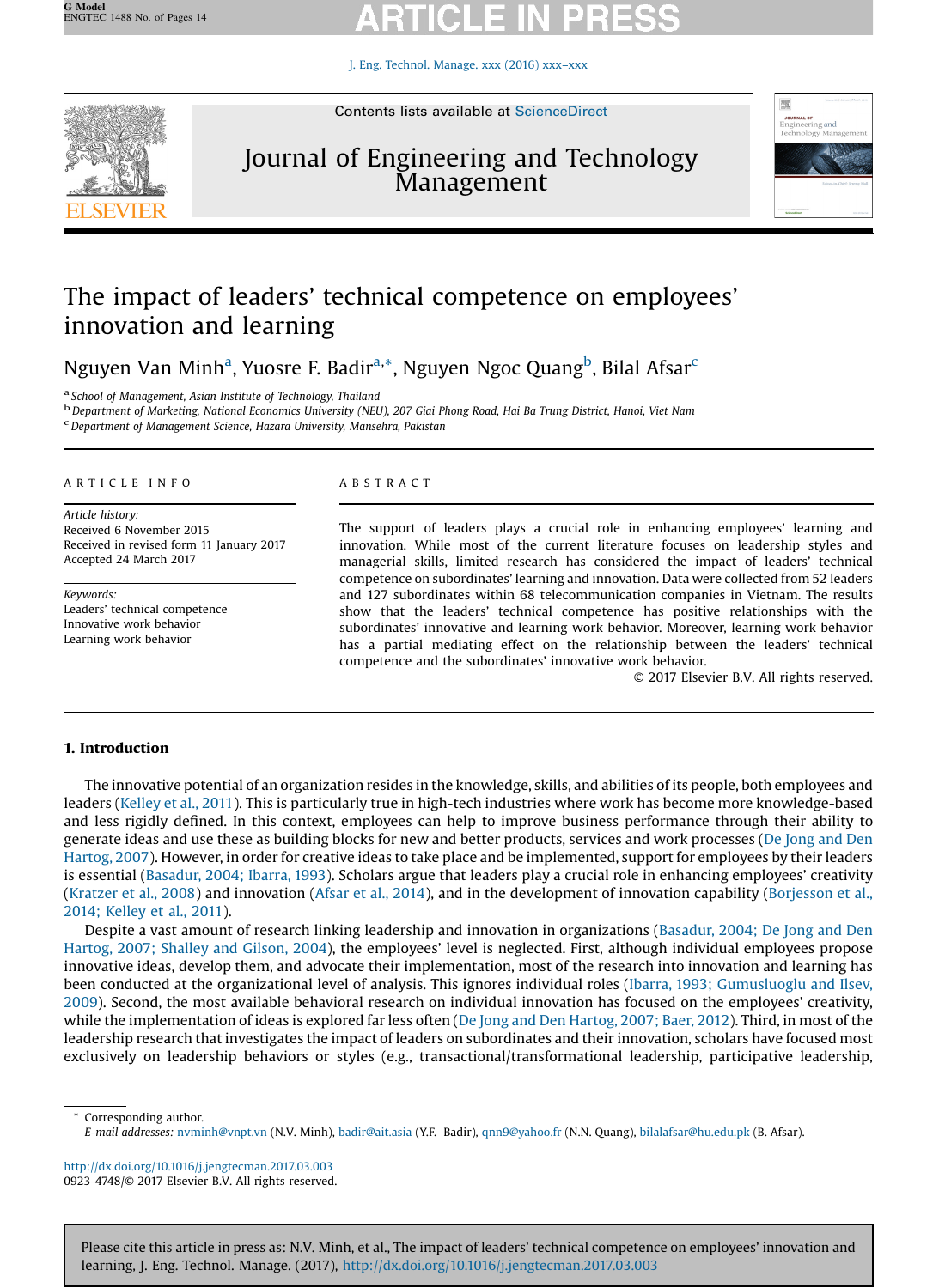empowering leadership) ([Shin and Zhou, 2003; Axtell et al., 2000; Badir et al., 2012; Zhang and Bartol, 2010; Afsar et al.,](#page-13-0) [2014\)](#page-13-0) and managerial skills [\(Carmeli and Tishler, 2006](#page-12-0)). With the exception of studies by [Hysong \(2008\)](#page-12-0) and [Slusher et al.](#page-13-0) [\(1972\),](#page-13-0) which investigated the impact of leaders' technical skills on managerial performance and their managerial role adoption. Research attention has been limited on the technical competence of the leaders and the role it may play in influencing subordinates' learning and innovation.

In this research, we investigate the relationship between the leaders' technical competence and their subordinates' innovative work behavior (IWB) in knowledge-intensive firms because IWB plays a major role in shaping a firm's competitiveness and performance. Our first research question was: What is the relationship between the leaders' technical competence and their subordinates' IWB? This is a significant issue, especially in knowledge-based industries. First, work activities in these industries tend to involve non-standardized tasks and complicated, ill-defined problems for which novel and useful solutions are far from obvious (Zhang and Bartol, 2010, Slusher et al., 1972). Second, most often, leaders in these industries have engineering education and technical experience and skills. How these leaders impact their subordinates' innovative behavior becomes significant as well, to ensure the success and competitiveness of firms in these industries.

Despite widespread scholarly consensus that leaders influence IWB ([Scott and Bruce, 1998](#page-13-0)), researchers have not delineated the mechanisms through which leaders affect IWB. Therefore, our second research question was: How does the leaders' technical competence impact the subordinates' IWB? In an attempt to understand the mechanism through which the leaders' technical competence impacts the subordinate's IWB, we drew on organizational learning theory to posit that subordinates' learning work behavior (LWB) reflects the relationship between their IWB and the leaders' technical competence. If the leaders' technical competence has a positive impact on the subordinates' LWB, then this will also have a positive impact on the subordinates' IWB.

### 2. Theoretical background and hypothesis development

This research seeks to understand the relationship between leaders' technical competence and the IWB of their subordinates, and the mediating role of LWB in knowledge-based industries. Our model is shown in Fig. 1.

### 2.1. Employee's innovative work behavior (IWB)

Organizational innovation includes both the development of new ideas (creativity) and the implementation of these ideas within an institutional context ([van de Ven, 1986](#page-13-0)). Despite the widespread agreement that creativity and implementation are two distinguishable activities of an innovation process with potentially different antecedents [\(Axtell et al., 2000; Baer,](#page-11-0) [2012\)](#page-11-0), researchers and practitioners alike often use them interchangeably [\(Scott and Bruce, 1994; Carmeli et al., 2006](#page-13-0)). Creativity can be viewed as the first stage of an innovation process [\(Baer, 2012](#page-11-0)). Creativity refers to the development of ideas that are both novel, something that has been done for the first time, and useful, either in the short or the long term ([Amabile,](#page-11-0) [1996; Woodman et al., 1993\)](#page-11-0). Idea implementation is more complex ([Carmeli et al., 2006](#page-12-0)) and describes the process of converting these ideas into new (radical) and improved (incremental) products, services, or ways of doing things ([Woodman](#page-13-0) [et al., 1993; Baer, 2012; Aronson et al., 2006](#page-13-0)). However, innovation management research suggests that both, idea generation and implementation, are interrelated since the implementation of ideas requires finding or creating ideas in the first place [\(Parzefall et al., 2008](#page-13-0)). Therefore, innovation may be defined as a process that involves the generation, adoption, implementation and incorporation of new ideas, practices or artifacts within organizations ([Axtell et al., 2000\)](#page-11-0). As such, it is a broader and more complex concept than that of creativity. The concept of innovation involving both the generation and the implementation of ideas is not new ([Mumford and Gustafson, 1988](#page-13-0)) and has been examined at different organizational levels.

The foundation of all innovations is ideas and it is employees who develop, carry, react to, modify and implement ideas [\(Janssen, 2000](#page-12-0)). The environment of organizations in knowledge-based industries, for example, telecommunications, is very dynamic [\(Shih and Susanto, 2011](#page-13-0)) and work activities tend to involve complicated non-standardized and non-routine tasks [\(Zhang and Bartol, 2010; Slusher et al., 1972\)](#page-13-0). The routines implemented by organizations may not be able to respond quickly enough to rapid changes in technology, or to frequent technical problems that require fast and creative solutions. Employees

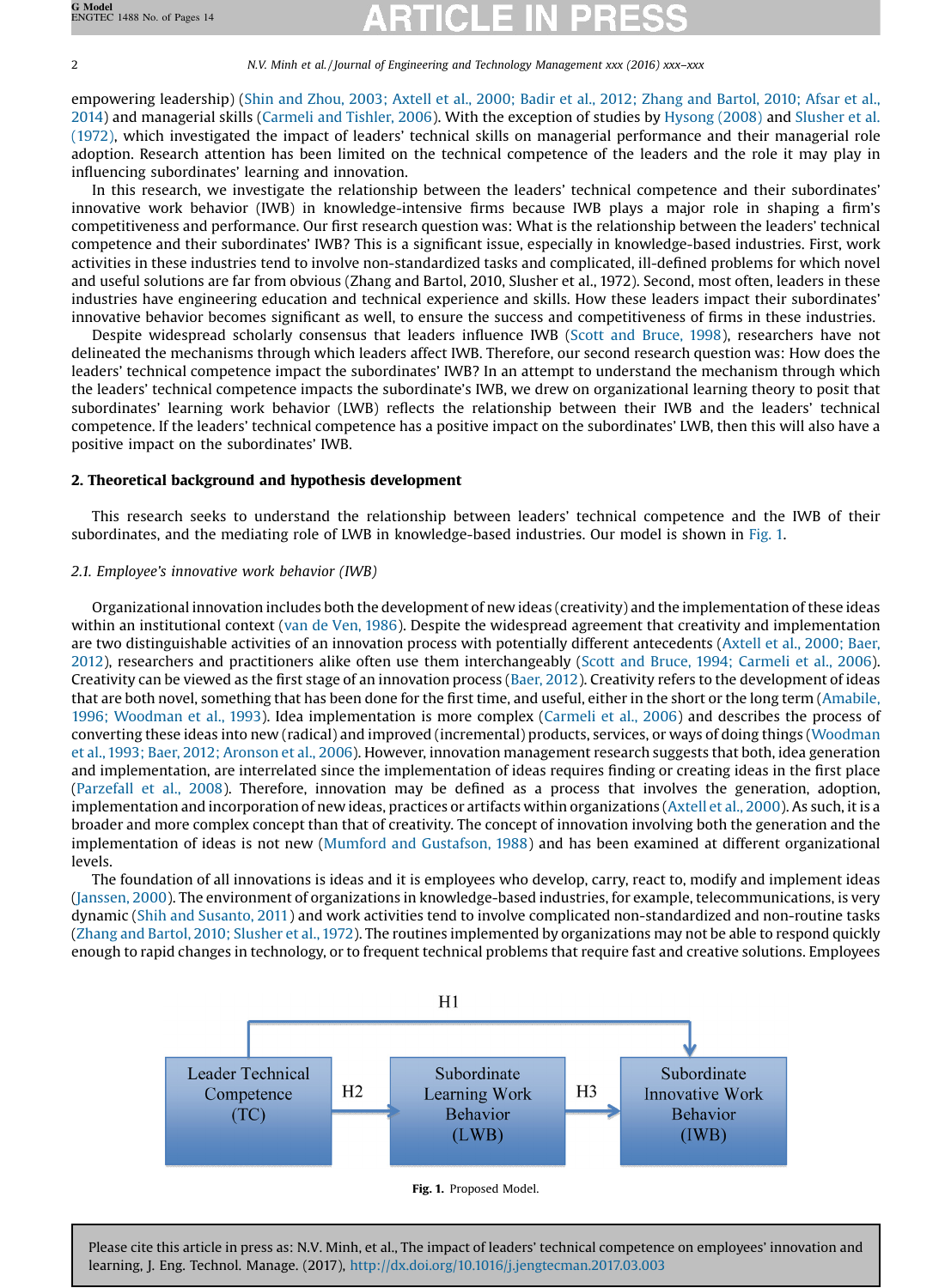in these industries therefore, need to develop, endorse, and implement new methods, approaches, or procedures ([Shih and](#page-13-0) [Susanto, 2011](#page-13-0)) to address the challenges in their work environment. They need to be able to perform tasks that go beyond the established routines for a team, group, or organization. They may search out new technologies, suggest new ways to achieve objectives, apply new work methods, and investigate and secure resources to implement new ideas [\(Yuan and Woodman,](#page-13-0) [2010](#page-13-0)). These activities are referred to as innovative work behavior (IWB), defined as an employee's intentional introduction or application of new ideas, products, processes, and procedures in his/her work role, work unit, or organization, in order to benefit role performance, the group, or the organization ([Yuan and Woodman, 2010; Jong and Hartog, 2010; Janssen, 2000](#page-13-0)). Carmeli and his colleagues (2006) specify that an employee's innovative behavior is the foundation of any high-performance organization.

Innovative work behavior is related to organizational citizenship behavior, which reflects an individual's willingness to invest exceptional effort, above and beyond the prescribed roles, and to voluntarily help fellow coworkers achieve group objectives, for example, employees who voluntarily take time away from their own tasks to assist peers with work-related problems [\(Aronson and Lechler, 2009\)](#page-11-0). However, IWB focuses specifically on individuals' innovation related to their work tasks. [Walumbwa et al. \(2009\)](#page-13-0) consider that organizational citizenship behavior is usually seen as separate from "in-role" or technical aspects of job performance. Both are important dimensions of the employees' effectiveness but they are usually viewed as conceptually distinct.

In this research, the employees' IWB was conceived as a complex process combining both creativity and implementation of ideas ([Janssen, 2000, 2004\)](#page-12-0). It consists of four dimensions [\(Jong and Hartog, 2010\)](#page-12-0): idea exploration; idea generation; idea championing; and idea implementation. Idea exploration includes looking for ways to improve current products, services or processes or trying to think about them in alternative ways. Idea generation may relate to new products, services or processes, the entry into new markets, improvements in current work processes, or in general terms, solutions to identified problems. Idea championing is defined as individuals who emerge to take creative ideas (which they may or may not have generated) and bring them to life ([Howell and Higgins,1990\)](#page-12-0). Most ideas need to be promoted because they do not match what is already used in their work group or organization. This includes mobilizing resources, persuading and influencing, pushing and negotiating, and challenging and risk-taking ([Kleysen and Street, 2001](#page-12-0)). Finally, ideas need to be implemented. Considerable effort and a result-oriented attitude are needed to make ideas into products, processes or services. Idea implementation also includes making an innovative part of regular work processes and behaviors like developing new products or work processes, and testing and modifying them [\(Kleysen and Street, 2001; Kanter, 1988; Jong and Hartog, 2010\)](#page-12-0).

Although prior research treated IWB as multi-dimensional, with different activities and different individual behaviors necessary in each dimension, available measures of IWB are typically one-dimensional ([Reuvers et al., 2008; De Jong and Den](#page-13-0) [Hartog, 2010; Janssen, 2000; Scott and Bruce, 1994](#page-13-0)). It is treated as such in this research. Since IWB is actually characterized by discontinuous activities rather than discrete, sequential activities, [Scott and Bruce \(1994\)](#page-13-0) and [Janssen \(2000\)](#page-12-0) emphasized that innovative employees can be expected to be involved in any one, or combination, of these dimensions at any one time.

### 2.2. Leader's technical competence (TC)

The field of leadership in organizations mostly involves two distinct perspectives. The first is one-way direction that focuses mainly on the leader and aims at understanding the impact of leader behaviors and characteristics on the performance of an individual, a team, and an organization [\(Wang et al., 2005; Bass, 1985](#page-13-0)). The second is two-way direction that focuses on the relationship quality between a leader and a follower (subordinate), described by leader-member exchange (LMX) theory ([Liden and Graen,1980; Graen and Uhl-Bien, 1995\)](#page-13-0). In this article, we adopt the first perspective, oneway direction, and examine the vertical relationship between the leaders and their subordinates, specifically, the influence of the leaders' technical competence on subordinate innovation and learning.

Leadership research indicates that leaders play critical roles in shaping employees' attitudes and behavior [\(Tymon et al.,](#page-13-0) [2011; Aronson et al., 2013\)](#page-13-0). They are representative of the organization and provide job resources that facilitate employee learning and innovation. The creators of the context in which subordinates operate, learn and innovate [\(Hannah and Lester,](#page-12-0) [2009](#page-12-0)). Leaders are knowledgeable about an individual's work, and have considerable influence over the context within which employee creativity and innovation occur ([Shalley and Gilson, 2004\)](#page-13-0). The leadership literature has acknowledged the impact of leaders' styles and behaviors (Axtell et al. 2000, Scott and Bruce, 1994) and leadership competence, ([Bartram and](#page-12-0) [Casimir, 2007\)](#page-12-0) on their subordinates' innovation activities. However, there has been limited research on the impact of a leaders' technical competence on subordinate innovation and learning behavior.

There is no consensus regarding how to define an individual's competence. For instance, [Boyatzis \(2008\)](#page-12-0) defined it as a capability. [Schoorman et al. \(2007\)](#page-13-0) referred to it as the individual's ability, or how reliably and competently an employee can perform his/her job. [Spencer and Specer \(1993\)](#page-13-0) stated that a competency is an individual characteristic that can predict behaviors and performances that are effective or superior in the work situation. Others defined competency as the underlying characteristics related to the effectiveness and individual performance on the job ([Levenson et al., 2006](#page-13-0)). In this article, we define leaders' competency as the ability and capability of the leaders to perform their duties, and how good they are in terms of technical skills, knowledge, and experience. Accordingly, a leader is technically competent when he/she has: (i) up-to-date technical knowledge and ability to perform technical duties; (ii) understanding of the technologies involved, ([Grant et al., 1997](#page-12-0)); and (iii) ability to answer technical questions, suggest technical solutions, and apply knowledge to problems ([Rosen et al., 1976; Hysong, 2008](#page-13-0)). This definition is adopted because the research's focus is on the technical aspect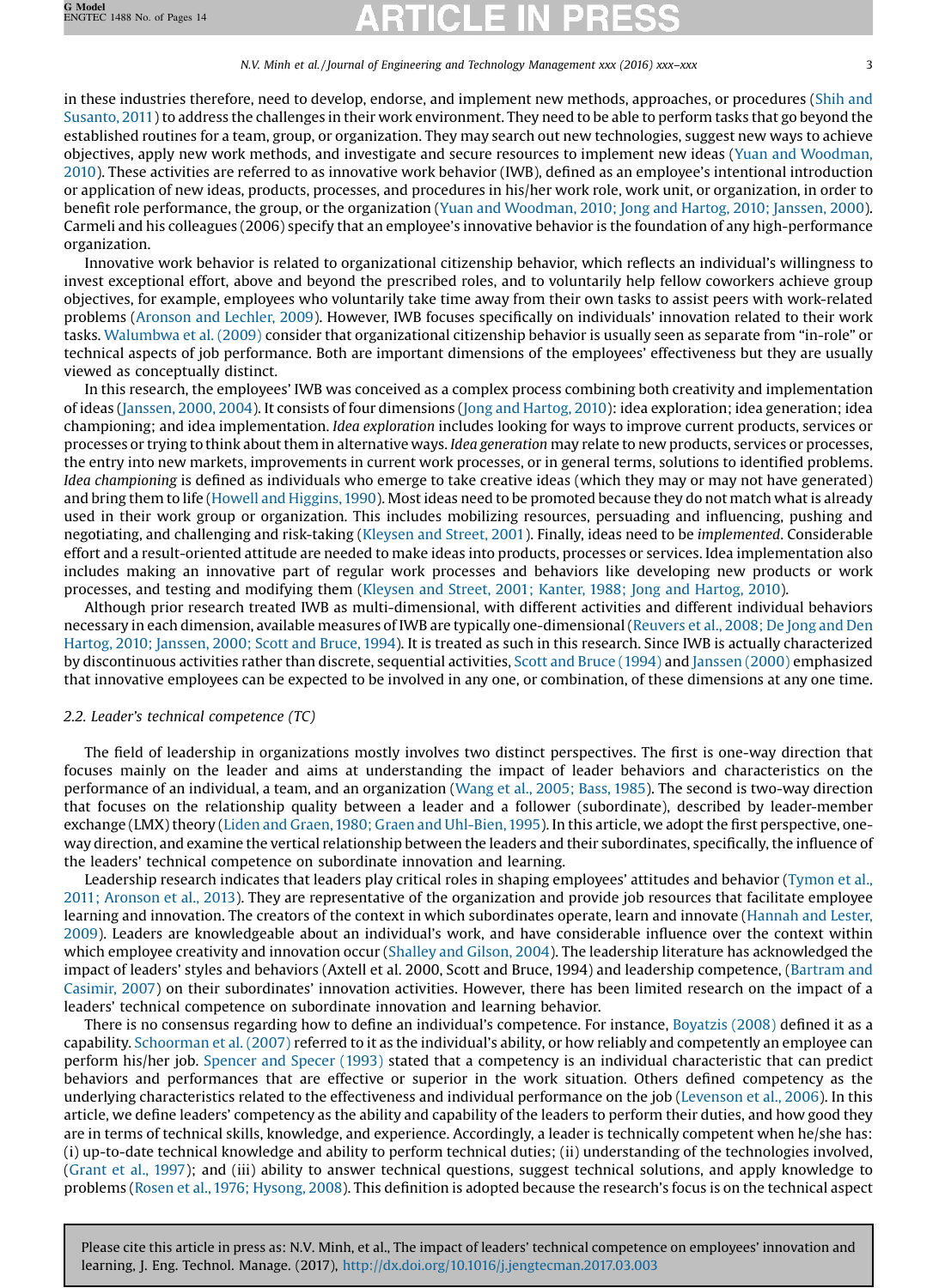of leaders' competence in technology-intensive industries, specifically telecommunications. Other competences, such as managerial competence, are not considered in this research.

### 2.3. Leader's technical competence and employee IWB

The limited available literature related to the impact of leaders' technical competence on subordinates reveals mixed opinions ([Hysong, 2008\)](#page-12-0). Some researchers suggested a positive relationship between technical competence and innovation of subordinates. For instance, [Dooley and Fryxell \(1999\)](#page-12-0) indicated that one of the person-specific conditions identified as the affecting perceptions of trustworthiness is the belief that leaders are competent in their professed area of expertise. The trust between leaders and subordinates improves subordinate performance, including innovation performance. This finding has been repeatedly described and supported in the literature. In examining long-term project teams, [Allen et al. \(1988\)](#page-11-0) found that team performance was higher when functional managers were technically competent and performed roles related to technology, including disseminating information regarding technical advances and being knowledgeable regarding current professional activities.

[Grant et al. \(1997\)](#page-12-0) has shown that technical skills are perceived to be very significant managerial characteristics, especially in high-performance teams and during the early stages of a project. Others found in the innovation context, high performance is directly related to the perceived task (technical) competence of the leader [\(Hollander and Julian, 1970](#page-12-0)). [Andrews and Farris \(1967\)](#page-11-0) argued that more team innovation occurred under leaders who knew the technical details of their teams' work, who could critically evaluate that work, and who could influence work goals. Similarly, [Grant et al. \(1997\)](#page-12-0) indicated that an understanding of the specific technology is essential for project managers to participate effectively in the search for technological innovations and integrated solutions. [De Jong and Den Hartog \(2007\)](#page-12-0) argued for the role of the leader as a driving force behind employee innovative work behavior. Highly competent leaders will demand up-to-date technical solutions to problems they face. The subordinates will be challenged to come up with creative solutions to meet the leaders' expectations. This challenge will encourage subordinates to put in more effort, increasing more subordinates' IWB. Leaders with technical knowledge and problem-solving ability in ever-increasing complex systems are crucial to the future of the organization ([Morris and Williams, 2012](#page-13-0)) and its innovation performance.

However, some researchers found a negative relationship between leaders' technical competence and their subordinates' performance. [Slusher et al. \(1972\)](#page-13-0) found that if managers had technical competence, employees rejected the managerial role, which in turn resulted in a nonproductive work group. However, he studied only one organization, with a focus on a designated group, and admitted that his results may not be generalizable. [Badawy \(1995\)](#page-11-0) found that the need for technical skills decreases as managers rises to higher levels of management. However, he also proposed that technical skills are critical for managers who serve several important functions, such as communicating effectively with subordinates, verifying the soundness of the decisions they make, and making program-level decisions based on subordinates' suggestions, which are important for subordinate innovation.

Earlier, [Katz \(1955\)](#page-12-0) stated that, in a general management environment, technical skill is indispensable. But, as leaders advance in the organization, away from the actual physical operation, the importance of technical skill declines as the leaders rely more extensively on human and conceptual skills. Twenty years later, [Katz \(1974\)](#page-12-0) refined his premise to suggest that it is an exceptional case in which technical skill becomes unimportant, regardless of the level of management. In supporting this positive view, researchers have argued that the lack of technical competence may negatively impact information sharing, thereby undermining effectiveness [\(Boss, 1978\)](#page-12-0). Effective information sharing is essential in order for innovation to take place.

We postulate that because technically competent leaders keep current in their field and have technical experience and capability, the subordinates may consider them the main source of knowledge, and consult them whenever issues or problems arise at work, or simply to improve the work processes and activities. Murphy and Kumar (1997) suggest that regular contact between management and technical personnel serves as a valuable means of generating ideas. Chandy and Tellis (1998) assert that new product ideas are much more likely to be developed if project leaders possess technical expertise and sufficient knowledge and experience in technology, markets, required resources, company fit and capabilities, and company limits. Ambiguity in an individual's mind about technical feasibility and consumer acceptance is diminished by technical leaders. We posit that leaders will be able to have a positive discussion with their subordinates in this scenario and provide intellectual stimulation. Technically competent leaders help their subordinates to recognize and solve important technical problems ([Grant et al., 1997\)](#page-12-0). Through deep discussion and deliberation, the subordinates will be able to clearly identify the problems and understand them. This will facilitate finding creative solutions. Moreover, since the technically competent leaders understand the problems and their importance, it is likely that they will provide the subordinates with the desired resources including equipment, facilities, and time to implement the generated ideas and solutions [\(Wilson et al.,](#page-13-0) [2010](#page-13-0)). Therefore, it is proposed that:

H1: There is a positive relationship between leaders' technical competence and subordinates' innovative work behavior.

### 2.4. Leader's technical competence and employee LWB

Learning has been described in the literature as a change in behavior resulting from experience. This experience could be based either on actions and events, detecting and correcting error [\(Argyris and Schön, 1978\)](#page-11-0)) or information and knowledge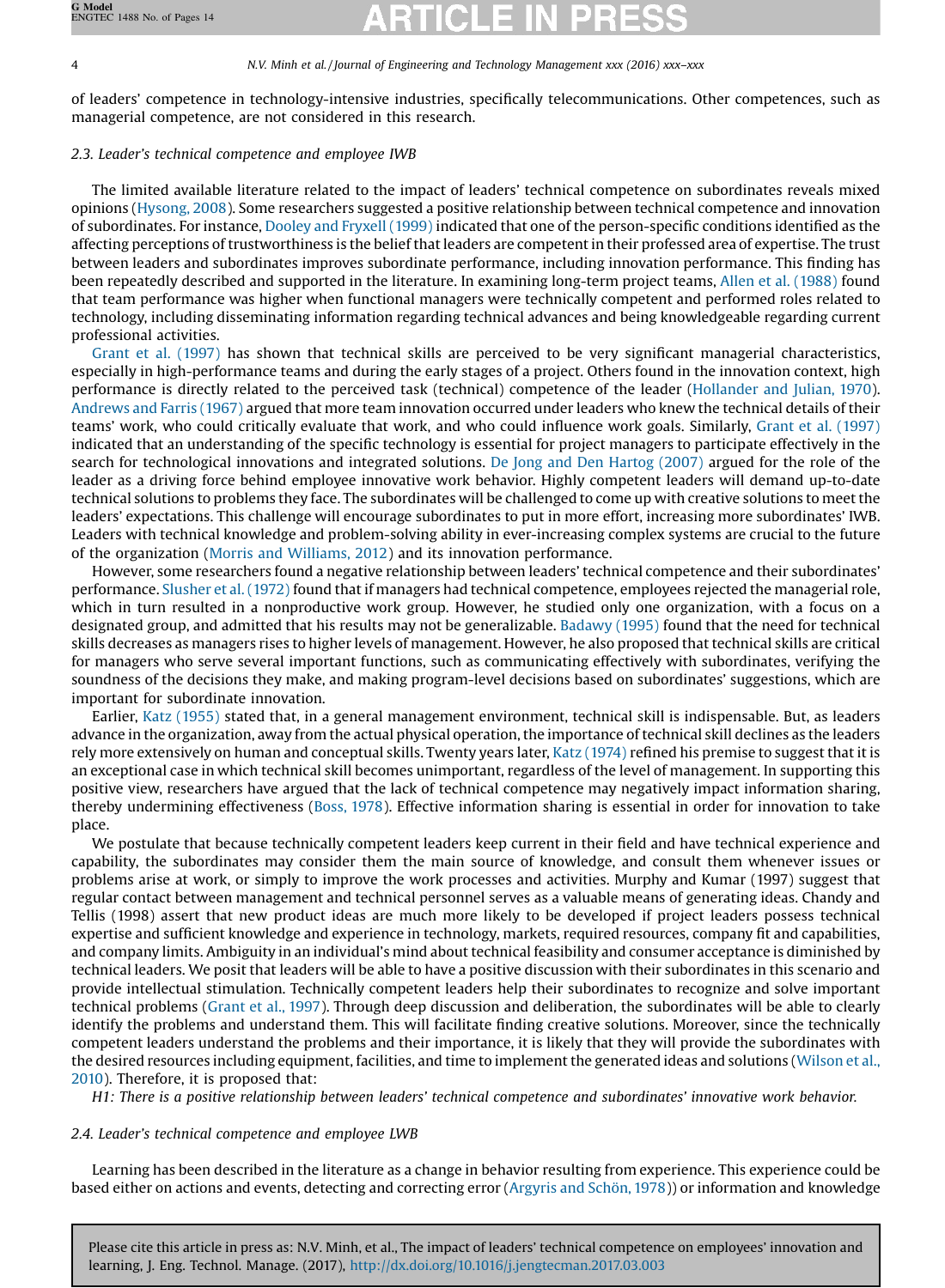([Sarin and McDermott, 2003](#page-13-0)). Individual learning behavior is the approach an individual takes to learning situations [\(Van](#page-13-0) [Gelderen et al., 2005](#page-13-0)). The way in which some individual deals with a specific situation affects the kind and extent of learning from this particular situation. Learning behavior is a process of change in cognition and behavior that requires basic shifts in how people perceive, think, and interact ([Dechawatanapaisal, 2006](#page-12-0)). This depends to some extent on the learning context ([Van der Sluis, 2002](#page-13-0)). At the a team level, learning behavior is defined by Edmondson [\(Edmondson, 1999](#page-12-0)) as an ongoing process of reflection and action, characterized by asking questions, seeking feedback, experimenting, reflecting on results, and discussing errors or unexpected outcomes of actions. However, even within the team, it is the individual who makes the effort to learn. Scholars argue that team learning behavior involves the process through which individuals acquire, share, and combine information, in addition to testing assumptions, reflecting on or discussing errors, and experimenting ([Edmondson,](#page-12-0) [1999\)](#page-12-0). Consistent with this conceptualization, we define subordinate learning behavior as the process of knowledge and information acquisition and sharing. It involves setting learning and development goals, commitment to learning, and seeking knowledge and learning opportunities mainly through discussion and interaction with leaders and colleagues.

Most of the research in this domain has focused on learning at the organizational level and centers primarily on the consequences of learning on performance, such as creativity, innovation and efficiency [\(Bontis et al., 2002](#page-12-0)). The antecedents of learning have received less attention, especially at the individual level ([Dechawatanapaisal, 2006; Van der Sluis, 2002](#page-12-0)). The individual level is significant because it is the very foundation on which organizational learning takes place. For example, [Hedberg \(1981\)](#page-12-0) claimed that organizations themselves do not learn but their members act as agents to study on behalf of their organizations, and this is how the organizational learning process takes place. Indeed, the involvement of individuals in learning behavior leads to the creation of organizational learning ([Dunphy et al., 1997](#page-12-0)).

To study the antecedents of learning, scholars have examined the leadership influence on organizational learning. The leadership literature suggests that top-down learning processes can be initiated and controlled by senior leaders ([Van de Ven](#page-13-0) [and Poole, 1995](#page-13-0)). More recently, however, leadership scholars have opposed this view by arguing that social systems in complex organizational contexts are inherently unstable and unpredictable, and the causal effects of leadership on organizational outcomes, such as learning, are rarely directly observable or entirely deterministic ([Hannah and Lester, 2009;](#page-12-0) [Hannah et al., 2008\)](#page-12-0). Leaders enhance organizational learning by setting the conditions and structure for learning to occur, and may increase the level of developmental readiness of individual followers, thereby increasing their motivation and ability to approach learning experiences [\(Hannah and Lester, 2009\)](#page-12-0). Scholars have also investigated the impact of leaders on learning in the team context. For example, [Edmondson \(2003\)](#page-12-0) studied the impact of team leaders on learning in interdisciplinary teams and suggested that they play a critical role in helping their team members frame and reframe knowledge and the learning experience. [Sarin and McDermott \(2003\)](#page-13-0) argued that leadership characteristics in new product development teams affect learning, knowledge application, and the subsequent performance of these teams. [Aronson et al.](#page-11-0) [\(2006\)](#page-11-0) suggested that to achieve project success, project leaders create a collaborative culture that fosters learning from mistakes, encourages risk-taking and experimentation. This review suggests that there is a consensus among researchers that leaders affect learning at all levels in the organization. In this research, we investigate the influence of the leaders' technical competence on subordinates' LWB, which is a gap in the leadership literature.

Coad and Berry (1998) asserted that the value of learning goals for an individual may be increased if the leaders stress the importance of becoming more skilled and knowledgeable, provide positive feedback when competence is improved, emphasize that most learning occurs during the execution of new and more difficult tasks, and indicate that mistakes are all part of the learning process. [Ellinger and Bostrom \(1999\)](#page-12-0) found that in learning organizations, leaders are consciously attempting to foster their employees' learning and overall development. They found that leaders facilitate subordinates' learning through providing feedback, and solving work problems together. Leaders use analogies, scenarios, and examples, and engage others to facilitate learning. This broadens the employees' perspectives by getting them to see things differently.

We argue that when the leaders are technically competent, knowledgeable, and expert in their area of work, they will facilitate and support subordinates' learning through discussions related to work activities based on their expertise and motivating the subordinates to set goals for their own self-learning. We suggest three possible situations that can facilitate and encourage the subordinates to seek knowledge and learn. (1) When the leaders talk to their subordinates, they will most likely ask deeper and more meaningful questions, and try to see the issues under discussion from different angles. This will help the subordinates to see the problem from different perspectives and most likely motivate the subordinates to find answers to the questions raised by the leaders. (2) The technically competent leaders may take some actions or provide solutions to technical problems based on their expertise. The subordinates might become curious to understand why this solution was taken to solve this problem. This curiosity may lead the subordinate to learn more. (3) When a technically competent leader talks to his/her subordinate about work, there will be knowledge transferred from the leader to the subordinate, which is learning. However, due to leaders' time constraints, they may not explain everything in enough details and will only give suggestions about how to solve work problems. This will motivate the subordinates to find up-to-date knowledge to examine the suggestions given by the leaders, reflect on them and select the one that best suits the situation. We posit that the subordinates will most likely look for different kinds of knowledge, from different sources, externally and internally, and come back to the leaders with several solutions and ideas, to discuss them and select the best, which will lead to a high degree of learning work behavior. In addition, as proposed in hypothesis 1, the competent leaders will stimulate subordinate IWB. Therefore, if the subordinates engage in IWB then they will upgrade their knowledge, and increase their learning activities. Therefore, it is proposed that:

H2: There is a positive relationship between leaders' technical competence and subordinates' learning work behavior.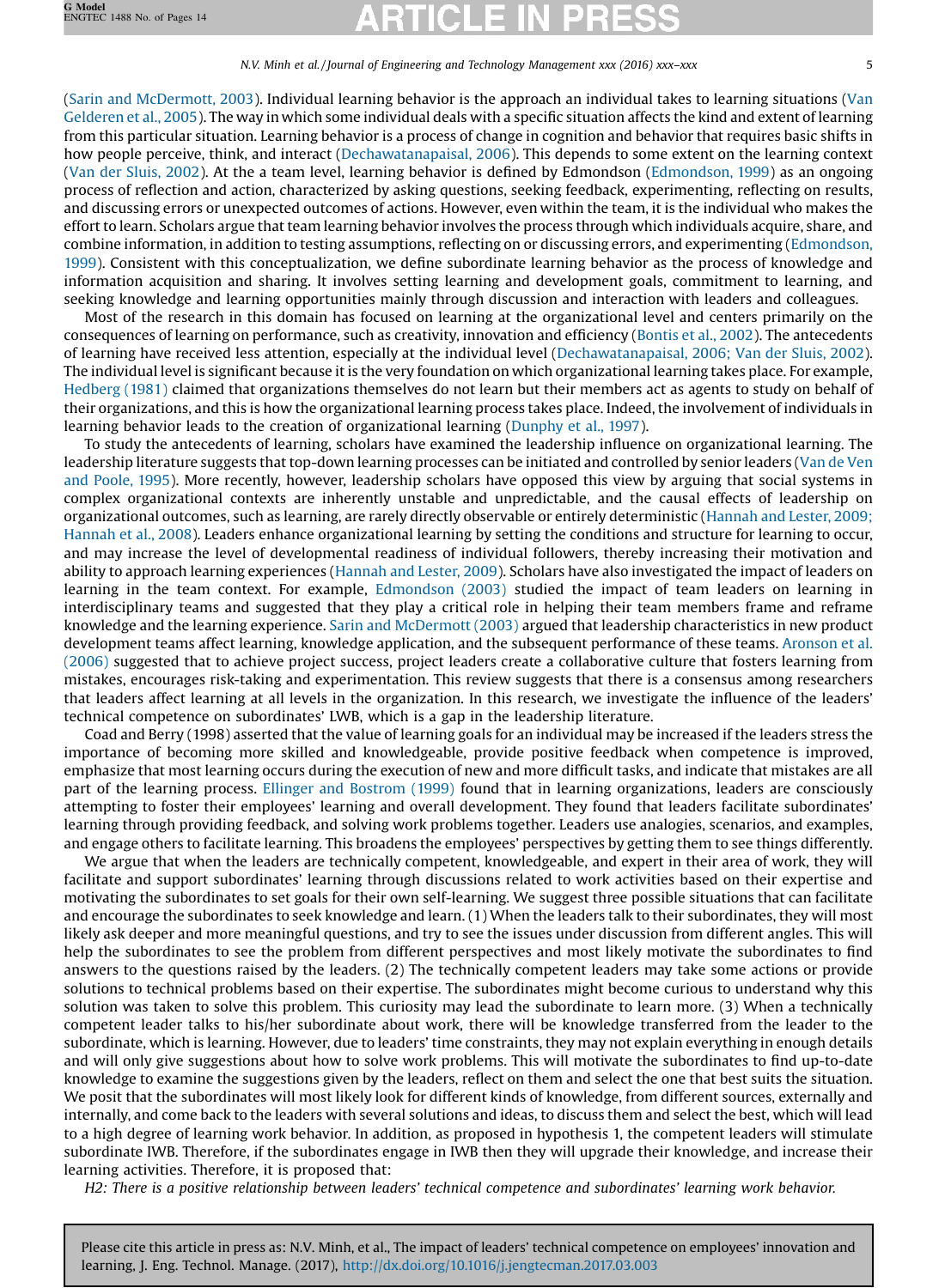### 2.5. The mediating role of LWB

A vast amount of research on learning and innovation supports that learning leads to innovation at the individual [\(Wang](#page-13-0) [and Ahmed, 2003; Dahlander et al.,](#page-13-0) 2016), team ([Barker and Neailey, 1999](#page-11-0)), and organization level [\(Park et al., 2014; Svetina](#page-13-0) [and Prodan, 2008; Cohen and Levinthal, 1990](#page-13-0)). Scholars in Psychology specify that learning is most meaningful, rapid, and satisfactory when the learners see that what is being learned is significant to them, and helps them to accomplish a goal which seems to them important [\(Hattie and Yates, 2013](#page-12-0)), such as solving work problems. In line with the literature, we postulate that a subordinate's LWB has a positive relationship with the subordinate's IWB. With reference to H2, we further argue that the subordinates' LWB mediates the relationship between a leaders' technical competence and the subordinates' IWB.

Technically competent leaders are in a strong position to support the subordinates search for knowledge since they know what kind of knowledge is needed inside their organization. They also are likely to be aware of the gap in their subordinates' knowledge, and know where to find needed knowledge ([Tushman, 1977; Kanter, 1983; Hannah and Lester, 2009; Elkins and](#page-13-0) [Keller, 2003; Dokko and Gaba, 2012\)](#page-13-0). This supports the subordinates' search for knowledge to be more focused and the knowledge gained very specific to the organization's needs, resulting in more effective learning behavior. Moreover, after searching and collecting knowledge, the subordinates will most likely discuss this new knowledge with the technically competent leaders and colleagues to find out whether a solution fits the problem or is compatible with the organization's knowledge stock. This helps the subordinates to customize and tailor the knowledge gained to the organization's specific environment and its tasks ([Dokko and Gaba, 2012\)](#page-12-0).

We also posit that the characteristics of subordinates and leaders involved directly or indirectly in the learning processes are likely to facilitate and support the transformation of knowledge into innovation. For instance, the leaders who help subordinates to evaluate technical concepts and solutions, to assess risks and make trade-off decisions, and instruct subordinates in how to integrate this knowledge into the organization's existing knowledge base, will most likely support the transformation of subordinate knowledge into innovation. This support may include using their power and influence to persuade others of the desirability of the change proposed by the subordinate which will minimize the resistance of the others to the proposed solutions ([Ibarra, 1993](#page-12-0)).

The leaders may mobilize material resources that the subordinates need to implement for their solutions. As for the subordinates, we postulate that their self-confidence will increase, which facilitates the transformation of knowledge into innovation. Indeed, through targeted learning, the motivation to seek specific knowledge, and the exchange of ideas with technically competent leaders, the subordinates will enhance their technical competence ([Kocoglu and Ince, 2011](#page-12-0)). This will increase their confidence in the implementation of innovation. With reference to H2, we propose that:

H3: Subordinates' learning work behavior mediates the relationship between technical competence and innovative work behavior.

### 3. Research methodology

### 3.1. Sample and data collection

In this study, the telecommunications industry was selected because it is one of the fields in which technological change is fastest and which experiences high competition among the players [\(Phelps, 2010](#page-13-0)). Therefore, employee learning and innovation play major roles in the survival and success of the firm. In addition, most leaders of telecommunication companies have technical education and expertise.

We selected one industry because our dependent and mediating variables are IWB and LWB respectively, and these variables may differ from one industry to another. We understand that by selecting one industry we may limit the generalizability of the study. This will be explained later in the discussion section. However, we wanted to ensure the sufficient homogeneity of the sample ([Eisenhardt and Schoonhoven, 1996](#page-12-0)). The organization selected for the study was Vietnam Post and Telecommunications (VNPT) Group. VNPT is an incumbent telecommunications operator in Vietnam with over 45,000 employees and a modern telecommunications infrastructure throughout the country, providing a full range of telecommunication services such as telephone landlines and mobile telephone services, broadband Internet, and data communication. The 68 subsidiaries of VNPT include 63 provincial telecom companies that provide landlines and broadband Internet as well as two mobile phone companies, one data communication company, one international telecommunication company, and one national telecommunication company. Each of these companies has between 500 and 2000 employees.

The questionnaire was first written in English and initially cross-checked by three business and management professors from Thailand and Vietnam. Then, for instrument validity we conducted a pilot test in which we interviewed five managers from three different telecommunication companies and ten MBA students whose first degree was in telecommunication, all in Bangkok, Thailand. We requested their feedback regarding concept clarity, question validity, and the appropriateness of the questionnaire items. We revised the questionnaire based on the feedback of both scholars and professionals. The questionnaire was then translated into Vietnamese. In accordance with the common wisdom of wording and translation [\(Brislin, 1986\)](#page-12-0), we translated the Vietnamese version back into English. After comparing the two English versions, some editing was made to the Vietnamese version.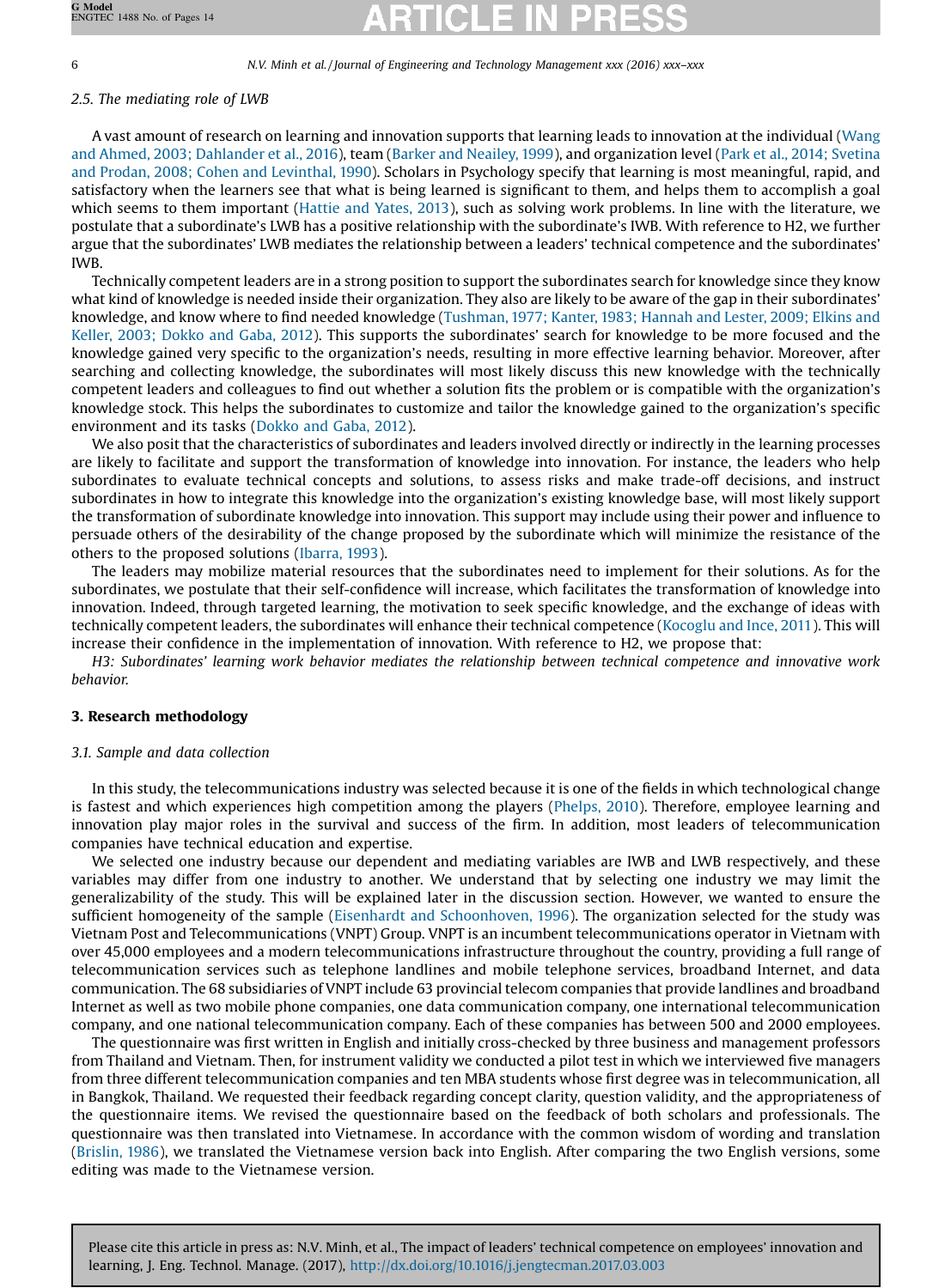To increase the response rate and to ensure the confidentiality, one of the authors personally administered structured questionnaires and collected them on site. Two structured questionnaires were administered: one survey to the subordinates, and the other to their direct managers. Based on the organizational structure of the VNPT Group and with help from its management, we identified the leaders and their subordinates (three subordinates for each leader). The leaders were 68 General Managers (GMs) of subsidiaries of the VNPT Group. Leadership scholars [\(Badawy, 1995; Katz, 1974\)](#page-11-0) suggested that technical skills are critical for top managers in high-tech organizations in which these skills help them to communicate effectively with the technical staff, and to make sound decisions regarding technical issues. The three subordinates were the directors of the telecom division, business division, and telecom center in each subsidiary. The questionnaires were sent to all the 68 subsidiaries of VNPT. Each company's manager received a questionnaire asking about the innovative work behavior of three subordinates and also included a request to self-assess his/her technical competence. The three subordinates also received questionnaires and were asked to self-assess their learning work behavior and rate the manager's technical competence.

A total of 52/68 managers replied (a response rate of 76.5%) and 127/204 subordinates replied (a response rate of 62.2%) representing a total of 127 dyads. The data sample included: 30 managers who had three subordinates' respond; 15 managers who had two subordinates' respond; and seven managers who had only one subordinate answer the questionnaire. Data were entered and processed for analysis using SPSS and AMOS software.

#### 3.2. Measurement

#### 3.2.1. IWB

De Jong and Hartog ([De Jong and Den Hartog, 2010](#page-12-0)) developed a measure for IWB with ten items that included four dimensions (idea exploration; idea generation; idea championing; and idea implementation). The ten original questions were used. The leaders were asked to rate their subordinates' innovative behavior. Examples of items included in the scale are: "Does this subordinate generate original solutions to problems?", "Does this subordinate attempt to convince people to support an innovative idea?".

#### 3.2.2. LWB

Out of 35 items measuring learning work behavior in the workplace, which were developed by [Dechawatanapaisal and](#page-12-0) [Siengthai \(2006\)](#page-12-0), only 8 items were used in this research related to subordinates' learning work behavior. The remaining 27 items were related to organization and management level. Subordinates were asked to rate their own learning behavior. Sample items include: "I am trained and coached to learn how to develop myself", "I talk to staff and manager about successful programs or work activities in order to understand why they succeeded".

#### 3.2.3. TC

In order to assess leader's technical competence in telecommunications fields, we refer to [Chien \(2007\)](#page-12-0) who specified the knowledge and skills needed by telecommunication professionals. In collaboration between one of the authors and 10 interviewees from VNPT, three core competencies were identified: new technologies, network and system, and new services. The (VNPT) Group management agreed that these questions were suitable. Three questions were directed to the managers asking them to rate their technical competence (TLC). A sample item includes: "My manager is aware/knowledgeable of most potential technical problems that team members may face". Four questions (e.g. Could you rate your understanding about new services in telecommunications?) were directed to the subordinates (TCS) asking them to rate their manager's technical competence.

[Slusher et al. \(1972\)](#page-13-0) established a method to measure and calculate the technical competence of a team leader. We applied the same method in this research. First, each leader rated his/her own technical competence. Second, subordinates rated the technical competence of their leaders. The leader's technical competence was calculated as the average score of leader's self-assessment and of subordinate's (one, two or three subordinates) average assessment of the leader.

#### 4. Results

#### 4.1. Assessing reliability and validity measures

#### 4.1.1. TC

The leader's technical competence is measured by two components: In the first component, the subordinates rated the leader's technical competence through four questions. In the second component, the leaders self-rated their technical competence by answering three questions. The Cronbach's alpha was 0.894 confirming the reliability of the scale. [Nunnally](#page-13-0) [\(1978\)](#page-13-0) recommends that instruments used in basic research with reliability of about 0.70 or above is reliable.

Exploratory Factor Analysis (EFA) was applied using SPSS software to explore the dimensions of the TC items. The EFA result had two components, with initial eigenvalues at 3.572 and 1.743 > 1, which explained 75.934% of the variance, so they were selected. For eigenvalues over option the default is Kaiser's recommendation of eigenvalues over 1 [\(Field, 2005](#page-12-0)). The first component had four items that describe how subordinates rated the leader's technical competence, it is called TCS. The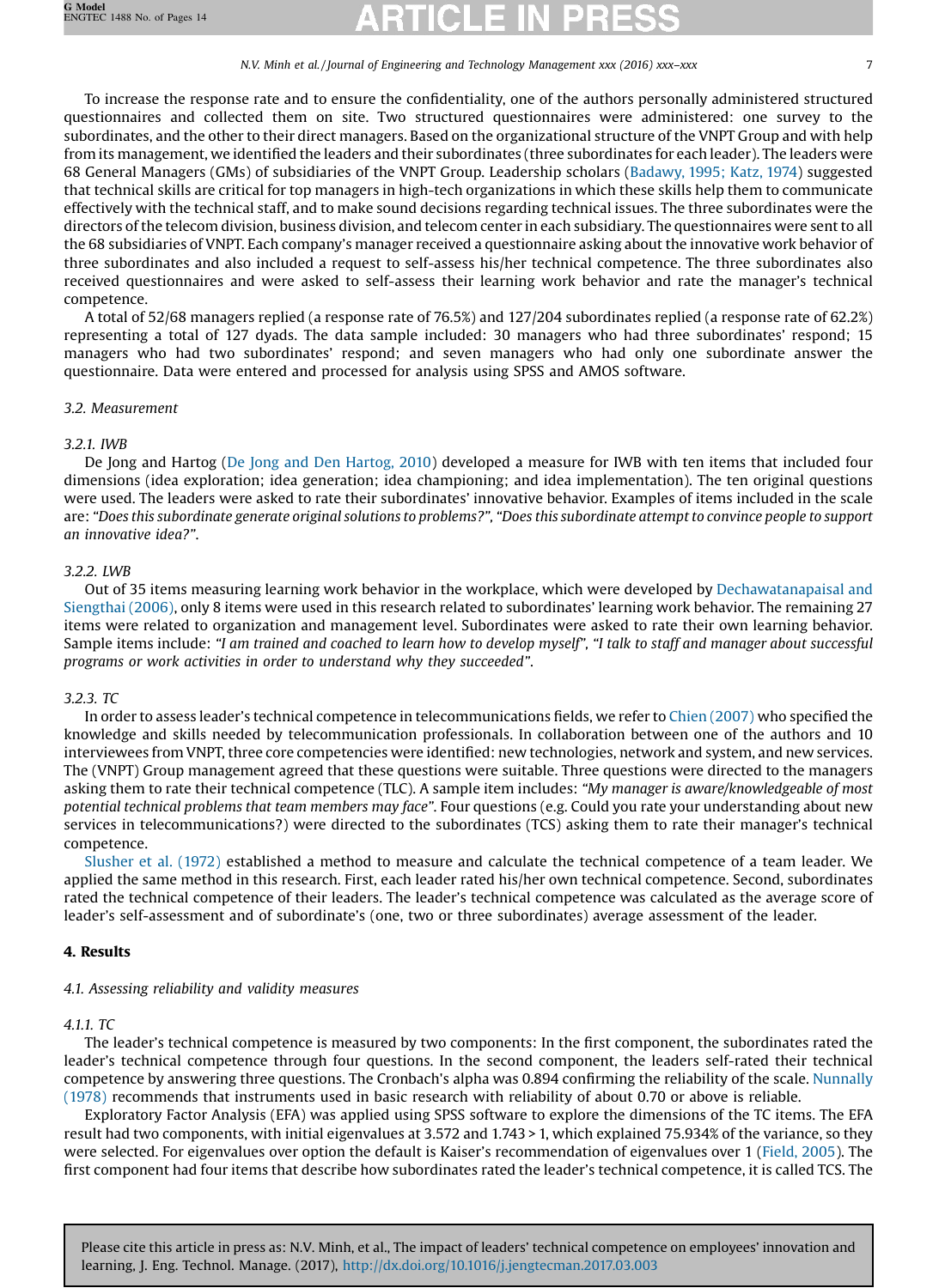# D

### <span id="page-7-0"></span>8 N.V. Minh et al. / Journal of Engineering and Technology Management xxx (2016) xxx-xxx

l.

Table 1 The results of factor analysis and reliability test.

| Research                                      |                                                                                                                                                                                |      | Research Eigenvalue Variable |                     | Factor           | Cronbach's | Kaiser-                  | Item to        |
|-----------------------------------------------|--------------------------------------------------------------------------------------------------------------------------------------------------------------------------------|------|------------------------------|---------------------|------------------|------------|--------------------------|----------------|
| construct                                     |                                                                                                                                                                                | item |                              | explained<br>$(\%)$ | loading $\alpha$ |            | Meyer-<br>Olkin<br>(KMO) | total          |
| Leader<br>Technical<br>Competence             |                                                                                                                                                                                |      |                              |                     |                  | 0.894      | 0.778                    |                |
|                                               | TCS: subordinates rate leader's technical<br>competence                                                                                                                        |      | 3.572                        | 51.028              |                  |            |                          |                |
|                                               | [7-point Likert-type: strongly disagree/strongly agree]<br>When the team members face a technical problem, the                                                                 |      |                              |                     | 0.873            |            |                          | 0.734          |
|                                               | manager sometimes provides a technical solution<br>My manager is aware/knowledgeable of most possible<br>technical problems that team members may face                         |      |                              |                     | 0.891            |            |                          | 0.812          |
|                                               | My manager is always learning about and updating<br>new technology trends and their applications                                                                               |      |                              |                     | 0.837            |            |                          | 0.788          |
|                                               | My manager is technically experienced and fully<br>competent; can exercise independent judgment<br>regarding all technical issues                                              |      |                              |                     | 0.836            |            |                          | 0.744          |
|                                               | TCL: leader self-assessment of technical competence<br>[7-point Likert-type: very low/very high]                                                                               |      | 1.743                        | 24.906              |                  |            |                          |                |
|                                               | Could you rate your understanding about<br>telecommunication networks?                                                                                                         |      |                              |                     | 0.846            |            |                          | 0.695          |
|                                               | Could you rate your understanding about new<br>technologies in telecommunications?                                                                                             |      |                              |                     | 0.850            |            |                          | 0.675          |
|                                               | Could you rate your understanding about new services<br>in telecommunications?                                                                                                 |      |                              |                     | 0.846            |            |                          | 0.662          |
| Subordinate<br>Learning<br>Work<br>Behavior   | Subordinate self-assessment<br>[7-point Likert-type: strongly disagree/strongly agree]                                                                                         |      |                              |                     |                  | 0.832      | 0.793                    |                |
|                                               | LBS: subordinate self-learning<br>I set goals for my own learning                                                                                                              |      | 3.946                        | 49.327              | 0.859            |            |                          | 0.786          |
|                                               | I set targets for my development<br>I am trained and coached to learn how to develop                                                                                           |      |                              |                     | 0.540<br>0.830   |            |                          | 0.534<br>0.539 |
|                                               | myself<br>Personally, I am committed to continuous learning<br>I view new problems and work challenges as                                                                      |      |                              |                     | 0.611<br>0.830   |            |                          | 0.634<br>0.625 |
|                                               | opportunities to develop my skills<br>LBO: subordinate learning through discussion                                                                                             |      | 1.298                        | 16.220              |                  |            |                          |                |
|                                               | To do my job, I usually discuss and learn from my<br>manager and colleagues and I share what I learn                                                                           |      |                              |                     | 0.831            |            |                          | 0.598          |
|                                               | I talk to staff and manager about successful programs or<br>work activities in order to understand why they<br>succeeded                                                       |      |                              |                     | 0.530            |            |                          | 0.541          |
|                                               | At work, I consider the pros and cons of many<br>alternative solutions and I discuss them with my<br>manager and colleagues before I select an appropriate<br>course of action |      |                              |                     | 0.743            |            |                          | 0.751          |
| Subordinate<br>Innovative<br>Work<br>Behavior | Managers rate their subordinates' innovative behavior<br>[7-point Likert-type: strongly disagree/strongly agree]                                                               |      |                              |                     |                  | 0.949      | 0.89                     |                |
|                                               | IBG: idea generation, idea exploration<br>Does this subordinate search out new working                                                                                         |      | 7.071                        | 70.707              | 0.789            |            |                          | 0.703          |
|                                               | methods, techniques or instruments?<br>Does this subordinate generate original solutions to                                                                                    |      |                              |                     | 0.620            |            |                          | 0.856          |
|                                               | problems?<br>Does this subordinate find new approaches to execute                                                                                                              |      |                              |                     | 0.567            |            |                          | 0.878          |
|                                               | tasks?<br>Does this subordinate pay attention to issues that are                                                                                                               |      |                              |                     | 0.845            |            |                          | 0.502          |
|                                               | not part of his/her daily work?<br>Does this subordinate wonder how things can be                                                                                              |      |                              |                     | 0.537            |            |                          | 0.879          |
|                                               | improved?<br>IBI: idea championing, idea implementation<br>Does this subordinate encourage key organizational                                                                  |      | 1.016                        | 10.162              | 0.879            |            |                          | 0.710          |
|                                               | members to be enthusiastic about innovative ideas?<br>Does this subordinate attempt to convince people to                                                                      |      |                              |                     | 0.893            |            |                          | 0.733          |
|                                               | support an innovative idea?                                                                                                                                                    |      |                              |                     |                  |            |                          |                |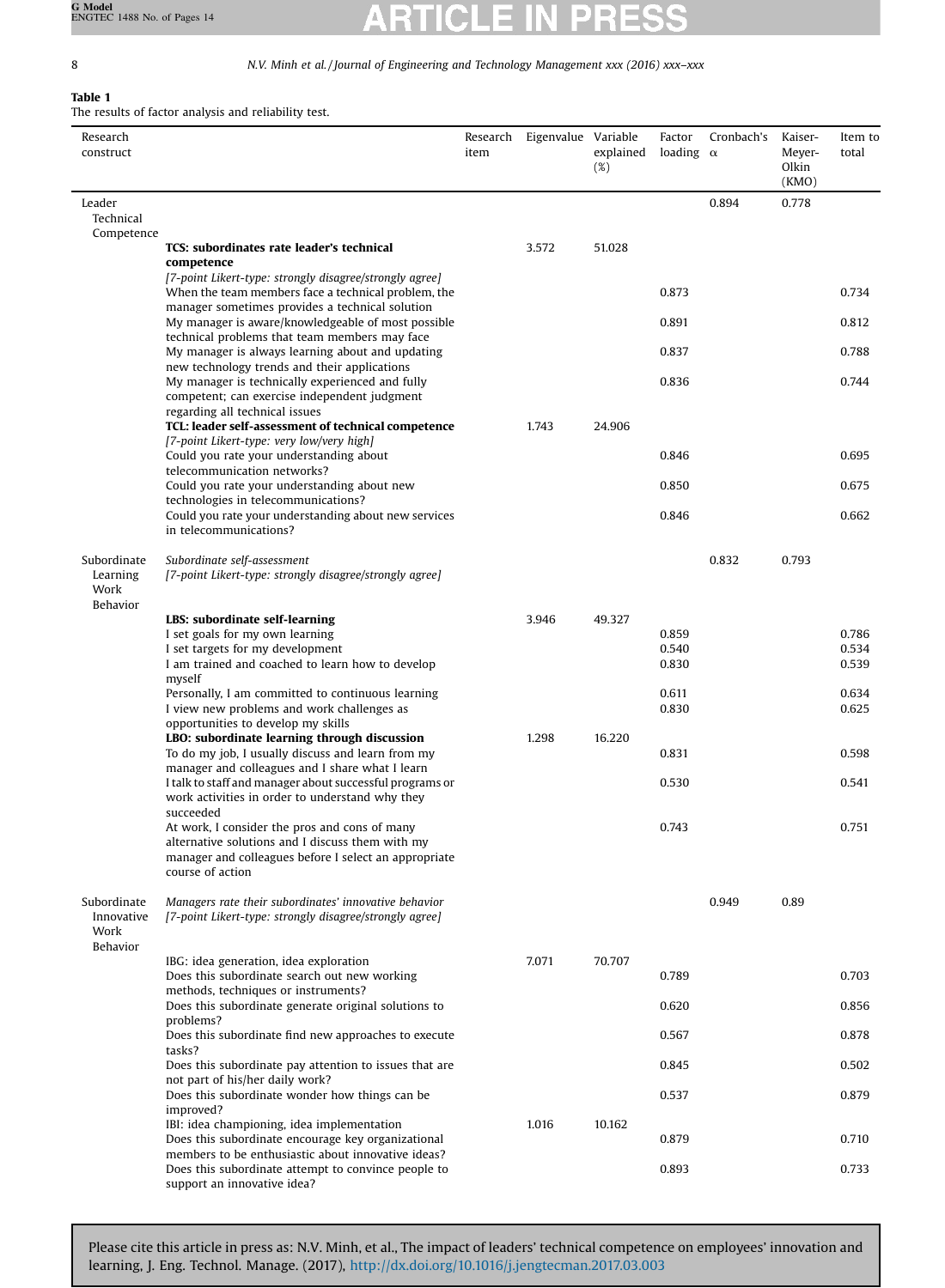### Table 1 (Continued)

| Research<br>construct |                                                                                         | Research<br>item | Eigenvalue Variable | explained<br>$(\%)$ | loading $\alpha$ | Factor Cronbach's | Kaiser-<br>Meyer-<br>Olkin<br>(KMO) | Item to<br>total |
|-----------------------|-----------------------------------------------------------------------------------------|------------------|---------------------|---------------------|------------------|-------------------|-------------------------------------|------------------|
|                       | Does this subordinate systematically introduce<br>innovative ideas into work practices? |                  |                     |                     | 0.778            |                   |                                     | 0.870            |
|                       | Does this subordinate contribute to the<br>implementation of new ideas?                 |                  |                     |                     | 0.796            |                   |                                     | 0.884            |
|                       | Does this subordinate put effort into the development<br>of new things?                 |                  |                     |                     | 0.793            |                   |                                     | 0.905            |

second component had three items that relate to leader's self-assessment of technical competence, it is called TCL. All factor loading values were  $>0.5$  and no items were deleted.

#### 4.1.2. LWB

Learning work behavior was measured from answers to eight questions. Reliability was acceptable with Cronbach's  $\alpha$  at 0.832.

The EFA result has two components, with initial eigenvalues at 3.946 and 1.298 > 1, which explained 65.547% of the variance, so they were selected. The first component has four items that relate to how subordinates self-learn, it is called LBS. The second component has four items that relate to how subordinates learn through discussions with colleagues and leaders, it is called LBO. All factor loading values were  $>0.5$  and no items were deleted.

#### 4.1.3. IWB

Innovative work behavior was measured from answers to ten questions. Cronbach's  $\alpha$  was 0.949, which confirmed the scale's reliability. Intercorrelations between the two dimensions of innovative behavior (idea generation and idea implementation) were over 0.82. Given these high intercorrelations, these dimensions were combined additively to create an overall scale of innovative behavior.

[Table 1](#page-7-0) reports the results of factor analysis and the reliability test. To validate the developed constructs (TC, LWB, and IWB), the research model was estimated with a confirmatory factor analysis. The test result of adaptability were  $\chi^2$  = 387.89, df = 164,  $\chi^2$ /df = 2.37, RMSEA (root mean square error of approximation) = 0.057, GFI = 0.92, NFI (normed fit index) = 0.96, NNFI (non-normed fit index) = 0.95, and CFI (comparative fit index) = 0.95, indicating that the model achieved acceptable adaptability standard as suggested by [Hair et al. \(2006\)](#page-12-0) and [Byrne \(1998\)](#page-12-0)  $(\chi^2/{\rm df} < 3$ , RMSEA=0.08, NFI=0.90, NNFI=0.90,  $CFI = 0.90$ ).

Table 2 presents means, standard deviations, and correlations of the study variables. As expected, TC is significantly correlated with innovative work behavior ( $r = 0.56$ ,  $p < 0.01$ ) as well as with LWB ( $r = 0.37$ ;  $p < 0.01$ ). Moreover, LWB was also positively related with IWB ( $r = 0.52$ ;  $p < 0.001$ ).

#### 4.2. Assessing the model fit with structural equation modeling (SEM)

Simultaneous maximum-likelihood-estimation procedures were utilized in order to examine the hypothesized relationships among TC, LWB, and IWB. We represented each latent construct with a single index that is equal to the average score on the construct scale. Structural equation model combines aspects of multiple regression and factor analysis to estimate a series of interrelated relationships among variables simultaneously. [Table 3](#page-9-0) shows the results for fit indices of direct, full mediation and partial mediation models. The difference ( $\Delta\chi$  <sup>2</sup>) between the Direct Effects Model and Full Mediation Model  $\chi^2$  was 34.5. The LWB full mediating role is confirmed if the relationship between TC and innovative work behavior disappears when LWB is introduced into the regression equation predicting innovative work behaviour. Similarly, the partial mediation is confirmed when the coefficient between effective TC and innovative work behavior after introducing LWB into the regression equation remains significant but is reduced. The indices, GFI, CFI, NNFI, and RMSEA of the Full Mediation Model showed good adaptability indicating that the Full Mediation Model had better adaptability than the Direct Effects Model. For the GFI, CFI, and NNFI indices, values greater than 0.90 are typically considered acceptable, and values

#### Table 2

Descriptive analyses.

|          | $Scale$ |      | Inter-correlations |                      |  |  |
|----------|---------|------|--------------------|----------------------|--|--|
| Variable | Mean    | S.D  |                    |                      |  |  |
| 1. TC    | 5.32    | 1.01 |                    |                      |  |  |
| 2. LWB   | 5.13    | 0.67 | 0.37               |                      |  |  |
| 3. IWB   | 5.98    | 0.83 | $0.56^{\degree}$   | $0.52$ <sup>**</sup> |  |  |

 $p < 0.01$ ;  $p < 0.001$ .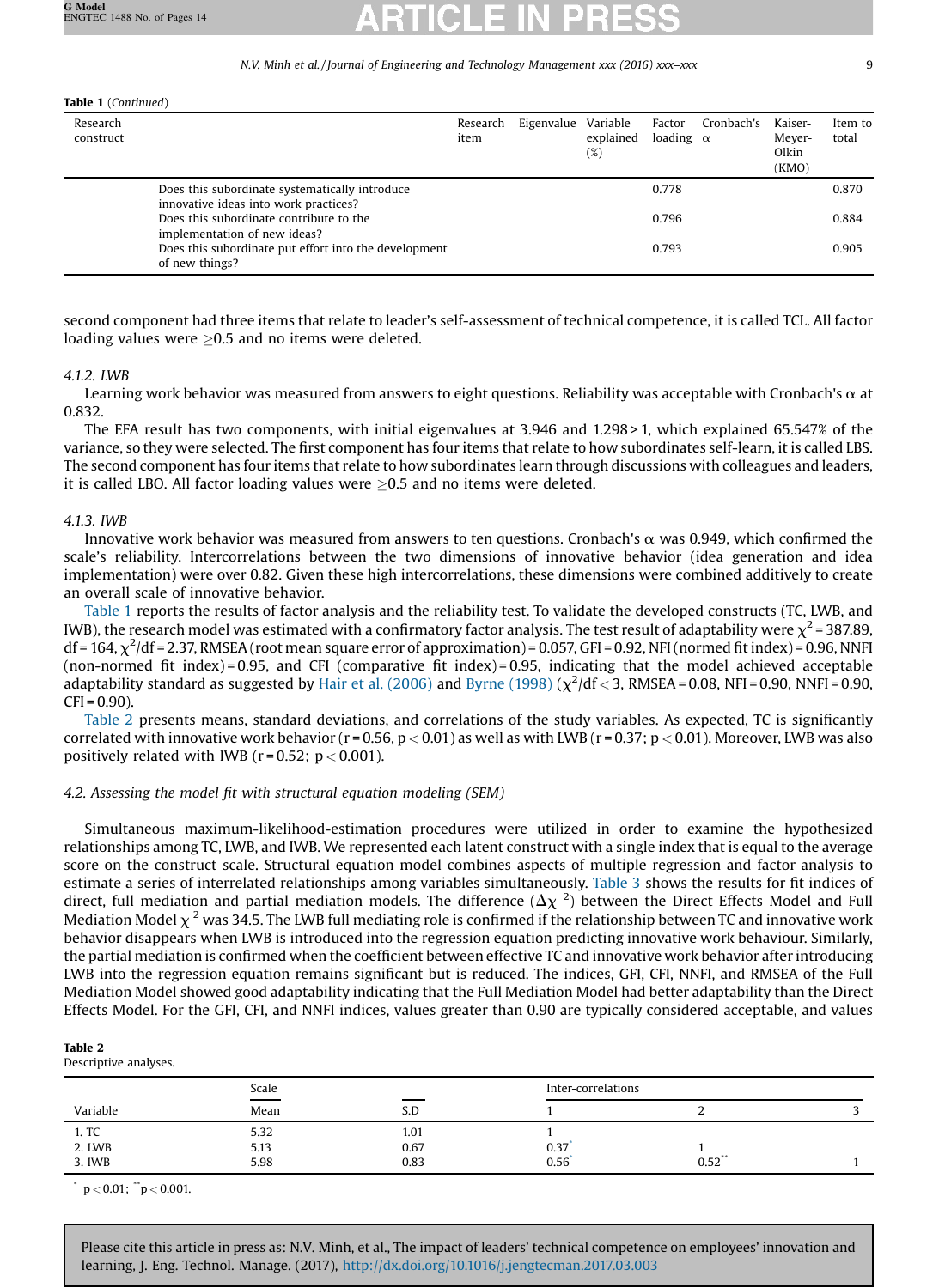#### <span id="page-9-0"></span>Table 3

Results for fit indices of structural models.

| Model                                                                          |                                                                            | $x^2$ /df (<br>$\langle 2 \rangle$ | $\Delta x$                        | GFI(>0.9)             | CFI(>0.9)             | NNFI(>0.9)            | RMSEA(<0.08)            |
|--------------------------------------------------------------------------------|----------------------------------------------------------------------------|------------------------------------|-----------------------------------|-----------------------|-----------------------|-----------------------|-------------------------|
| Direct Effects Model<br><b>Full Mediation Model</b><br>Partial Mediation Model | 456.3<br>$^{11}$ (df = 166)<br>$421.8$ (df = 168)<br>388.7<br>$(df = 164)$ | 2.75<br>2.51<br>2.37               | $\qquad \qquad -$<br>34.5<br>33.1 | 0.774<br>0.85<br>0.92 | 0.793<br>0.87<br>0.95 | 0.847<br>0.89<br>0.96 | 0.073<br>0.062<br>0.051 |

*Note*:  $\Delta \chi$  <sup>2</sup> presents differences between model and the following model.

greater than 0.95 indicate good fit to the data [\(Byrne, 2001; Hu and Bentler, 1999; Steiger, 1998](#page-12-0)). For well-specified models, an RMSEA of 0.06 or less reflects a good fit ([Hu and Bentler, 1999\)](#page-12-0).

Next, we compared the Partial Mediation Model to the Full Mediation Model; the difference ( $\Delta\chi$  <sup>2</sup>) of  $\chi$  <sup>2</sup> was 33.1. Adaptability indices were  $\chi^2/{\rm df}$  = 2.37, GFI = 0.92, CFI = 0.95, NNFI = 0.96, and RMSEA = 0.051, which demonstrated that partial mediation was more adaptable than full mediation. The model adaptability was satisfactory, and in accordance with the research framework. The results show that the Partial Mediation Model was a suitable model.

Table 4 presents the results of the coefficients, t-values and goodness-of-fit statistics. The  $\chi^2$  statistic was significant; other fit indices, including GFI (0.95), CFI (0.96) NNFI (0.96), RMSEA (0.051, 90% CI = 0.049–0.068) indicated that the proposed model is a reasonable explanation of observed covariance among the study constructs. In addition, the model achieved a satisfactory level of goodness of fit in predicting the variance of TC (51%) and innovative work behavior (44%). As expected, TC and LWB were two powerful predictors of innovative work behavior (the coefficients were 0.63 and 0.45, respectively). Similarly, TC and LWB positively predicted the IWB of employees (the coefficients were 0.55 and 0.33, respectively).

These results provided additional support that the effect of TC on innovative work behavior was significant ( $\beta$ = 0.68,  $p < 0.001$ ), supporting Hypothesis 1. The effect of TC on LWB was also positive and significant ( $\beta$  = 0.47,  $p < 0.01$ ), supporting Hypothesis 2. We used a three-step approach to test the mediating effect of LWB on the relationships between TC and IWB. This approach first regresses LWB on TC. If this regression is significant, then IWB is regressed on the TC in a second regression model. Finally, if the second regression is found to be statistically significant, IWB is regressed on LWB and TC using the same regression. The reduction in the effect size of TC in this final regression supports mediation. An insignificant TC in this final regression indicates full mediation. According to Table 5, TC featured significant path coefficient (TC  $\rightarrow$  IWB:  $0.55$ ,  $p < 0.01$ ) on innovative work behavior. Based on the complete mediation model in Table 5, the coefficients between TC

|                                               | Coefficient       | t-value             |
|-----------------------------------------------|-------------------|---------------------|
| Dependent variable: LWB                       |                   |                     |
| $R^2$                                         | 0.54              |                     |
| TC                                            | 0.52              | 8.29                |
| Dependent variable: Innovative work behaviour |                   |                     |
| $R^2$                                         | 0.79              |                     |
| TC                                            | 0.67              | $6.21$ <sup>*</sup> |
| <b>LWB</b>                                    | 0.49              | 7.36                |
| Goodness-of-Fit Statistics                    |                   |                     |
| Chi-square (p-value)                          | 326.55            |                     |
| df                                            | 165               |                     |
| GFI                                           | 0.953             |                     |
| <b>CFI</b>                                    | 0.961             |                     |
| <b>NNFI</b>                                   | 0.964             |                     |
| <b>RMSEA</b>                                  | 0.051             |                     |
| $(90\% \text{ CI})$                           | $(0.049 - 0.068)$ |                     |

#### Table 4 Structural Equation Models of TC, LWB, and IWB.

 $p < 0.05$ .

#### Table 5

Results of multilevel path analysis.

|                                                                       | Standardized path coefficients (t-value) |                                     |                                               |
|-----------------------------------------------------------------------|------------------------------------------|-------------------------------------|-----------------------------------------------|
|                                                                       | Direct Effects Model                     | <b>Full Mediation Model</b>         | Partial Mediation Model                       |
| $TC \rightarrow IWB$<br>$TC \rightarrow LWB$<br>$LWB \rightarrow IWB$ | $0.55(3.69^{**})$                        | $0.66(3.81^{**})$<br>$0.62(3.1***)$ | 0.48(3.49)<br>0.55(4.22)<br>$0.57(3.14^{**})$ |

 $p < 0.05$ ,  $\degree$  p < 0.01,  $\degree$  p < 0.001.

 $p < 0.001$ .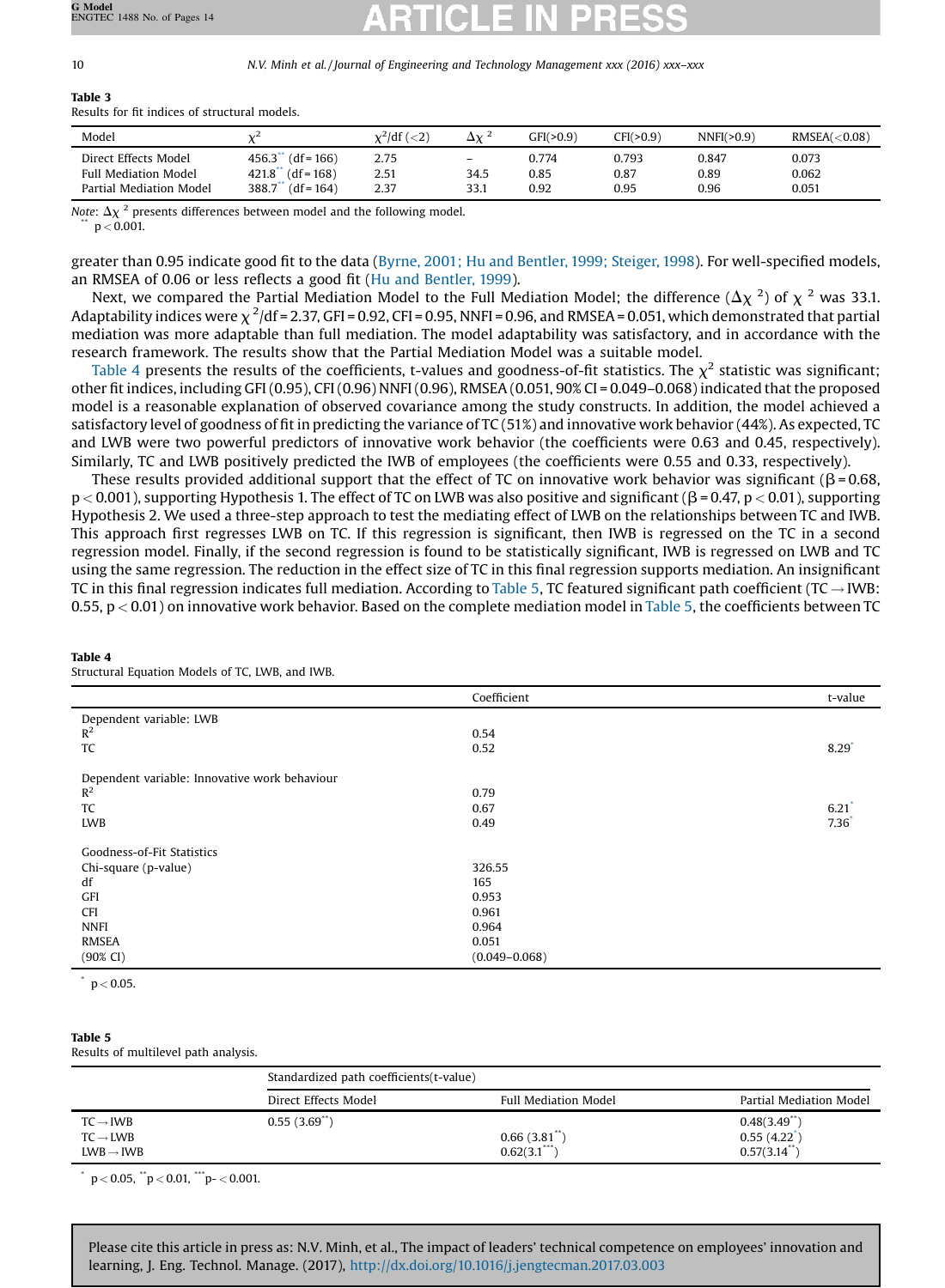### Table 6

The mediating effect of LWB.

|                                | nstic<br>50DP<br>$-0c$  | T.C<br><b>I M/F</b> | m.<br>IIAD<br>vv r<br>$\overline{\phantom{a}}$ | <b>IWB</b><br><b>IMR</b><br>_ | <b>COLOR</b><br><b>IWB</b><br>. mediator<br>$\sim$ nt.<br>oilec |
|--------------------------------|-------------------------|---------------------|------------------------------------------------|-------------------------------|-----------------------------------------------------------------|
| behavior<br>work<br>11/11<br>. | $\sim$ $-$<br>כס.כ<br>. | U. TI               | v.v                                            | .<br>.                        | ---<br>0.37                                                     |

 $p < 0.001$ .



Fig. 2. Structural Model.

All paths are significant at 0.01 level.

and LWB were positive and significant (TC  $\rightarrow$  LWB: 0.66, p < 0.01), as was the effect of LWB on innovative work behavior (LWB  $\rightarrow$  IWB: 0.62, p < 0.001). The study found that LWB was a partial mediator between TC and innovative work behavior. In addition, TC positively influenced innovative work behavior ( $\beta$  = 0.68, p < 0.01).

The increased  $R^2$  value (0.25, from 0.54 to 0.79 for IWB) resulting from adding LWB in the equation as shown in [Table 5](#page-9-0) is significantly large thus supporting mediating role of LWB. The reduced effect size of TC ( $\beta$  = 0.57; p < 0.001) coupled with the significance of LWB ( $\beta$  = 0.45; p < 0.001) implies that LWB partially mediates the relationship between TC and innovative work behavior. LWB explained an additional 19% of the variance in innovative work behavior when compared to the effect of TC alone. The study supports Hypothesis 3 that LWB was the partial mediation variable between TC and innovative work behavior. The [Sobel \(1988\)](#page-13-0) test was also performed to test the significance of the mediation. Table 6 confirms that LWB partially mediated the relationship. The goodness of fit of the structural model is shown in Fig. 2.

#### 5. Discussion

This research has developed and tested a conceptual model that investigated the relationship between leaders' technical competence and employees' innovative work behavior, a topic that has been missing from the leadership literature. Furthermore, the model shows how the employee's learning behavior mediates this relationship. The findings indicated that in high-tech industries, such as the telecommunications industry, leaders' technical competence is defined as up-to-date technical knowledge and the ability to perform technical duties better than their subordinates. They have a better understanding of the technology involved, and the engineering tools and techniques employed. Leaders have the ability to answer technical questions, suggest new methods, and apply knowledge to a problem and solve science and engineering problems). LTC has a positive relationship with subordinate's learning and innovative work behavior. Moreover, the learning behavior of the employees has a positive relationship with IWB. These results have interesting theoretical and practical implications.

The theoretical implications of this research are three-fold. First, this research fills a gap in the leadership literature by focusing on a different quality of leadership, one that has received little attention from leadership researchers. Most of the research that has investigated the relationship between leadership and subordinate innovation and learning behavior has focused on leadership behaviors and styles, or management skills [\(Rank et al., 2008; Shin and Zhou, 2003; Axtell et al., 2000;](#page-13-0) [Badir et al., 2012; Zhang and Bartol, 2010; Kratzer et al., 2008\)](#page-13-0). This research focuses on the relationship of technical competence with the subordinates' IWB and LWB. This research also expands upon the limited research that exists on leader technical competence, such as the work of [Hysong \(2008\)](#page-12-0) and [Grant et al. \(1997\)](#page-12-0) who investigated the impact of the leader's technical skills on managerial performance and the adoption of managerial roles. The results of this research are in line with the findings of [Andrews and Farris \(1967\)](#page-11-0), who examined the impact of technical supervisors on the innovation of scientific teams (team level). However, their work was descriptive rather than inferential, and focused on the team rather than on the individual, compared to this research. We take their work a step further by studying the relationship of the leader's technical competence with the behavior of subordinates in learning and innovation.

Second, this research contributes to the organizational learning literature by focusing on learning at the an individual level, rather than on the firm ([Hernandez-Espallardo et al., 2012](#page-12-0)) or team ([Edmondson and Nembhard, 2009](#page-12-0)) level. The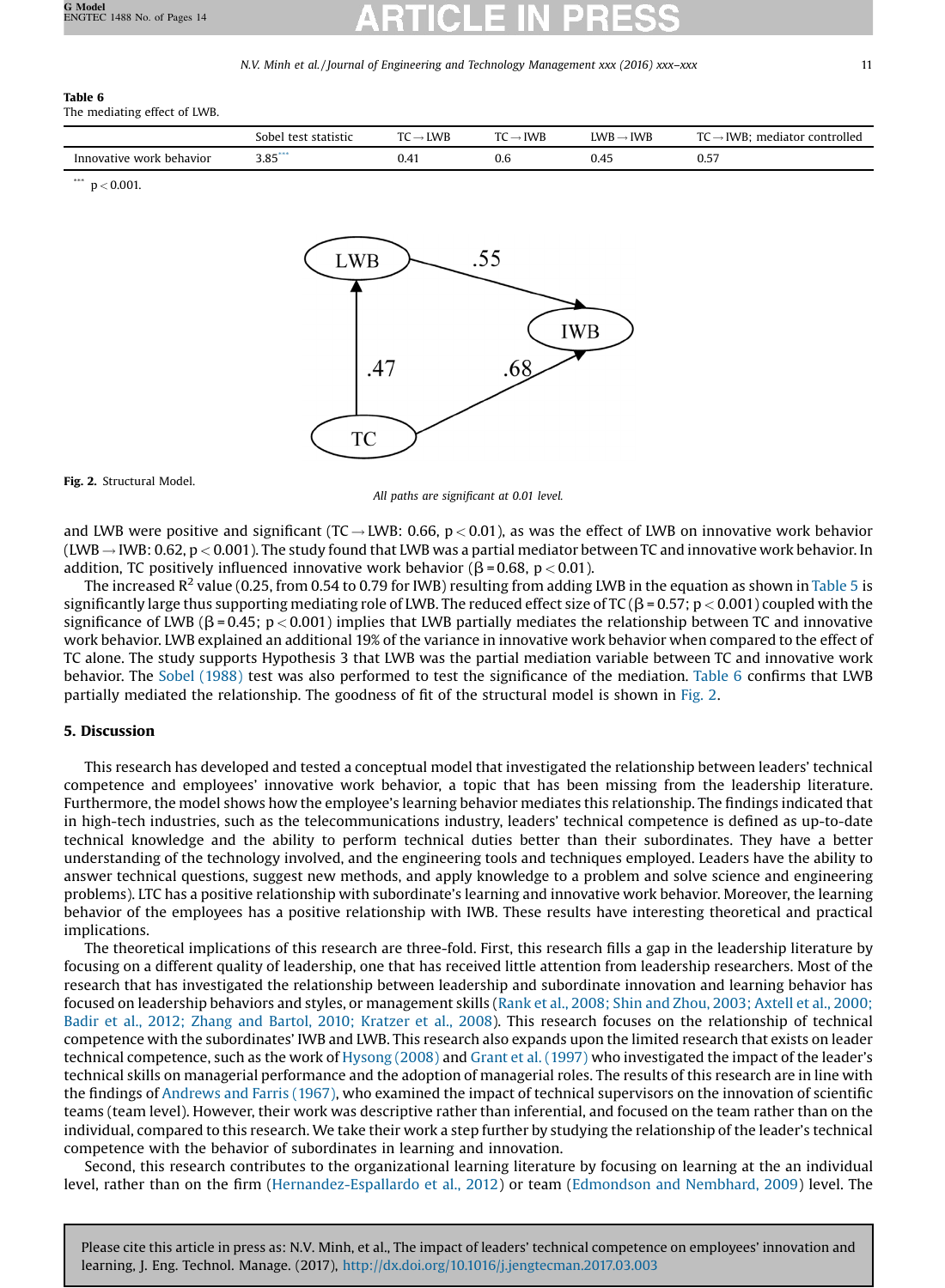organizational learning literature has concentrated on identification the characteristics of organizational learning by investigating the relationship between organizational learning and performance [\(Borgatti and Cross, 2003](#page-12-0)), rather than examining how to influence the learning process [\(Dechawatanapaisal, 2006\)](#page-12-0), especially at the an individual level. The results of this research support and expand upon other work on learning, either at the team or individual levels, by suggesting a mechanism through which leaders can impact individual learning. [Edmondson](#page-12-0)'s (2003) research investigated the impact of team leaders on team learning. In her research, Edmonson highlighted the importance of team leader behavior and actions, such as coaching (team leader coaching is the direct interaction with the team intended to shape individual and team activities to promote desired outcomes), to promote learning among team members. The results of this research suggest that in high-tech organizations, leaders who have technical competence to coach and monitor their subordinates, who are then inspired to learn more.

Finally, this research is consistent with evidence suggesting that leaders may increase the level of developmental readiness of individual followers, thereby increasing their motivation and ability to approach learning experiences ([Hannah](#page-12-0) [and Lester, 2009](#page-12-0)). Leaders with high technical competence, through their direct discussion with their subordinates and due to their deep technical knowledge, may indeed increase the subordinates' developmental readiness, and increase learning ability.

Our model is valuable for management practice regarding the relationship between technical leaders and subordinates innovation and learning. Since technically competent leaders have up-to-date technical knowledge, able to perform technical duties, and are able to answer technical questions, the subordinate will likely turn to them whenever he/she needs help to solve work-related problems. The feeling that the leader is there to help and guide them, results in a sense of obligation and indebtedness. The subordinate will invest in the relationship by wanting to bring more knowledge to exchange with the leader, resulting in self-learning behavior. Therefore, leaders need to update and enhance their technical knowledge and skills in their areas of expertise in order to encourage subordinate's learning and innovation. Since an organization's resources should be used wisely and selectively, highly competent leaders are in a good position to critically evaluate ideas in that they are familiar with the technical aspects and details of their subordinate's work. This matches previous research (Andrews and Farris, 1967) that suggests including technical competence among the criteria for choosing supervisors in high-tech organizations. In searching for learning opportunities, we suggest that leaders arrange meetings and workshops to facilitate and increase discussion among employees, with the goal of knowledge sharing by discussing recent or current projects, problems faced, and solutions proposed and their effectiveness.

The results and contributions of this study should be considered in light of its limitations. Three limitations can be pointed out. First, this research focuses only on relationships between leader's technical competence and employee behavior in terms of innovation and learning within the telecommunications industry. While telecommunications cannot be generalized to represent all industries (i.e., low-tech), however, high-tech industries generally have similar characteristics. These include complexity in terms of technology development, fast changing technologies and environment, and high competition [\(Mendonça, 2009](#page-13-0)). High-tech industries generally require substantial technical knowledge, learning and innovation from their employees than low-tech industries [\(Klepper, 2001; Jensen et al., 2007](#page-12-0)). This assumption is in line with that of previous scholars [\(Phelps, 2010; Bae and Gargiulo, 2004](#page-13-0)) who studied the telecommunications industry and generalized the findings to other high-tech industries. Second, we only considered the technical competence of leaders. Other potential variables, such as managerial competence, were not considered. Future research could investigate the combined effect of leaders on innovation and learning among their subordinates. Third, since the focus of this research was on leaders' technical competence, we did not take the subordinate's technical competence into consideration. Future research may investigate whether the impact of the leader's technical competence on the subordinate is influenced by the subordinate's technical competence level compared to the leader.

### References

[Afsar, B., Badir, Y.F., Saeed, B.B., 2014. Transformational leadership and innovative work behavior. Ind. Manage. Data Syst. 114 \(8\), 1270](http://refhub.elsevier.com/S0923-4748(17)30113-3/sbref0005)–1300. [Allen, T.D., Katz, R., Grady, J.J., Slavin, N., 1988. Project team aging and performance: the roles of project and functional managers. R&D Manage. 18, 295](http://refhub.elsevier.com/S0923-4748(17)30113-3/sbref0010)–308.

[Amabile, T.M., 1996. Creativity in Context. Westview Press, Colorado.](http://refhub.elsevier.com/S0923-4748(17)30113-3/sbref0015)

[Andrews, F.M., Farris, G.F., 1967. Supervisory practices and innovation in scienti](http://refhub.elsevier.com/S0923-4748(17)30113-3/sbref0020)fic teams. Pers. Psychol. 20 (4), 497–515.

[Argyris, C., Schön, D.A., 1978. Organizational Learning. Addison-Wesley, Reading, MA.](http://refhub.elsevier.com/S0923-4748(17)30113-3/sbref0025)

[Aronson, Z.H., Lechler, T.G., 2009. Contributing beyond the call of duty: examining the role of culture in fostering citizenship behavior and success in project](http://refhub.elsevier.com/S0923-4748(17)30113-3/sbref0030)[based work. R&D Manage. 39 \(5\), 444](http://refhub.elsevier.com/S0923-4748(17)30113-3/sbref0030)–460.

[Aronson, Z.H., Reilly, R.R., Lynn, G.S., 2006. The impact of leader personality on new product development teamwork and performance: the moderating](http://refhub.elsevier.com/S0923-4748(17)30113-3/sbref0035) role [of uncertainty. J. Eng. Technol. Manage. 23, 221](http://refhub.elsevier.com/S0923-4748(17)30113-3/sbref0035)–247.

[Aronson, Z.H., Shenhar, A.J., Patanakul, P., 2013. Managing the intangible aspects of a project: the affect of vision, artifacts, and leader values on project spirit](http://refhub.elsevier.com/S0923-4748(17)30113-3/sbref0040) [and success in technology-driven projects. Project Manage. J. 44 \(1\), 35](http://refhub.elsevier.com/S0923-4748(17)30113-3/sbref0040)–58.

[Axtell, C.M., Holman, D.J., Unsworth, K.L., Wall, T.D., Waterson, P.E., Harrington, E., 2000. Shop](http://refhub.elsevier.com/S0923-4748(17)30113-3/sbref0045)floor innovation: facilitating the suggestion and [implementation of ideas. J. Occup. Organiz. Psychol. 73, 265](http://refhub.elsevier.com/S0923-4748(17)30113-3/sbref0045)–285.

[Badawy, M.K., 1995. Developing Managerial Skills in Engineers and Scientists: Succeeding as a Technical Manager. John Wiley & Sons, New York](http://refhub.elsevier.com/S0923-4748(17)30113-3/sbref0050). [Badir, Y.F., Buechel, B., Tucci, C.L., 2012. A conceptual framework of the impact of NPD project team and leader empowerment on communication and](http://refhub.elsevier.com/S0923-4748(17)30113-3/sbref0055)

[performance: an alliance case context. Int. J. Project Manage. 30, 914](http://refhub.elsevier.com/S0923-4748(17)30113-3/sbref0055)–926.

[Bae, J., Gargiulo, M., 2004. Partner substitutability, alliance network structure, and](http://refhub.elsevier.com/S0923-4748(17)30113-3/sbref0060) firm profitability in the telecommunications industry. Acad. Manage. J. 47 [\(6\), 843](http://refhub.elsevier.com/S0923-4748(17)30113-3/sbref0060)–859.

[Baer, M., 2012. Putting creativity to work: the implementation of creative ideas in organizations. Acad. Manage. J. 55 \(5\), 1102](http://refhub.elsevier.com/S0923-4748(17)30113-3/sbref0065)–1119.

[Barker, M., Neailey, K., 1999. From individual learning to project team learning and innovation: a structured approach. J. Workplace Learn. 11 \(2\), 60](http://refhub.elsevier.com/S0923-4748(17)30113-3/sbref0070)–67.

<span id="page-11-0"></span>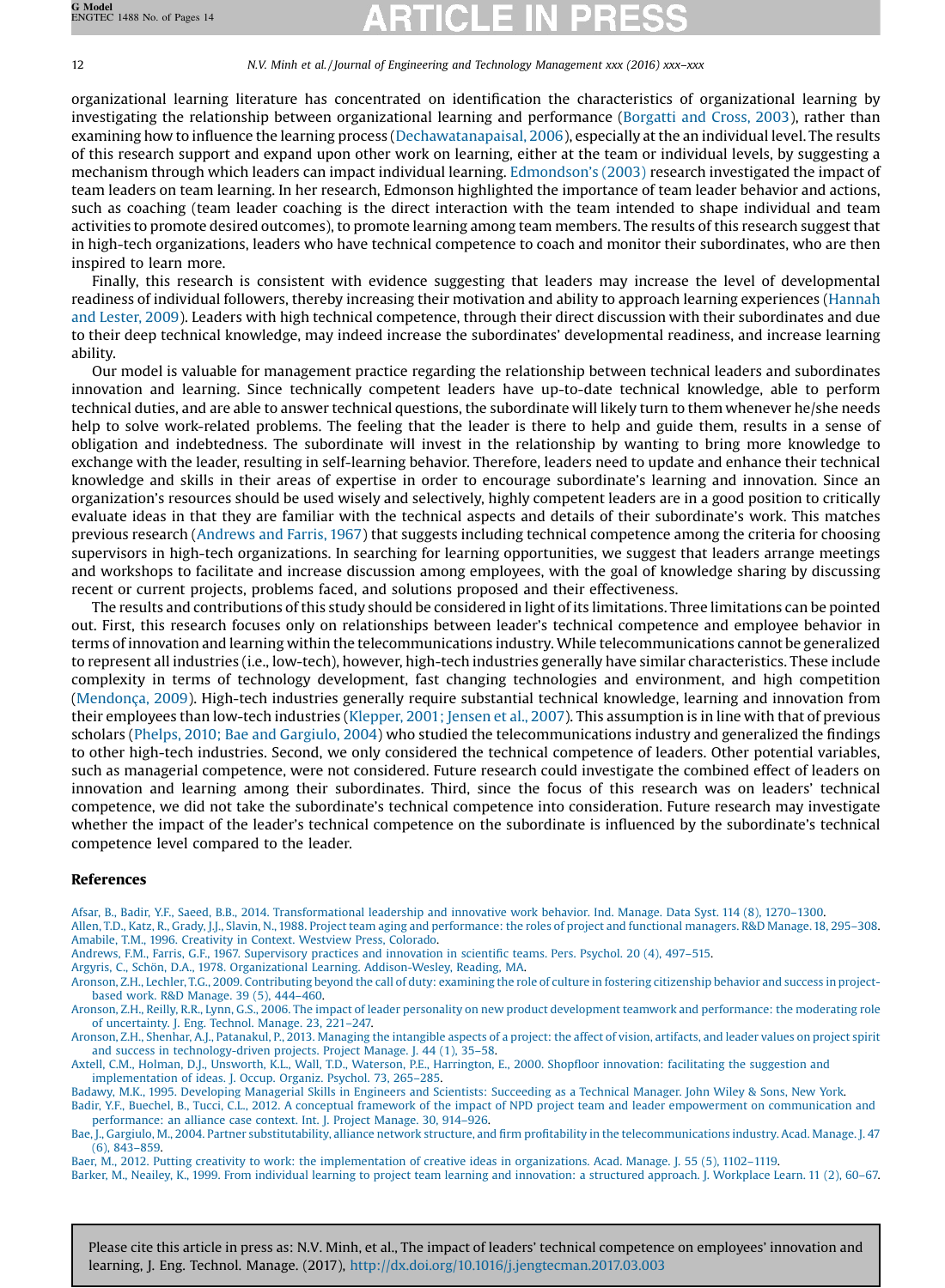<span id="page-12-0"></span>[Basadur, M., 2004. Leading others to think innovatively together: creative leadership. Leadersh. Q. 15 \(1\), 103](http://refhub.elsevier.com/S0923-4748(17)30113-3/sbref0080)–121.

[Bass, B.M., 1985. Leadership and Performance Beyond Expectations. Free Press; Collier Macmillan](http://refhub.elsevier.com/S0923-4748(17)30113-3/sbref0085).

[Bontis, N., Crossan, M., Hulland, J., 2002. Managing an organizational learning system by aligning stocks and](http://refhub.elsevier.com/S0923-4748(17)30113-3/sbref0090) flows. J. Manage. Stud. 39 (4), 437–469. [Borgatti, S., Cross, R., 2003. A relational view of information seeking and learning in social networks. Manage. Sci. 49 \(4\), 432](http://refhub.elsevier.com/S0923-4748(17)30113-3/sbref0095)–445.

[Borjesson, S., Elmquist, M., Hooge, S., 2014. The challenges of innovation capability building: learning from longitudinal studies of innovation efforts at](http://refhub.elsevier.com/S0923-4748(17)30113-3/sbref0100) [Renault and Volvo Cars. J. Eng. Tech. Manage. 31, 120](http://refhub.elsevier.com/S0923-4748(17)30113-3/sbref0100)–140.

Boss, R.W., 1978. '[Trust and managerial problem solving revisited. Group Organiz. Stud. 3, 331](http://refhub.elsevier.com/S0923-4748(17)30113-3/sbref0105)–342.

[Boyatzis, R.E., 2008. Competencies in the 21st century. J. Manage. Dev. 27 \(1\), 5](http://refhub.elsevier.com/S0923-4748(17)30113-3/sbref0110)–12.

[Brislin, R.W., 1986. The wording and translation of research instruments. In: Lonner, W.J., Berry, J.W. \(Eds.\), Field Methods in Cross-cultural Research. Sage,](http://refhub.elsevier.com/S0923-4748(17)30113-3/sbref0115) [Thousand Oaks, CA, pp. 137](http://refhub.elsevier.com/S0923-4748(17)30113-3/sbref0115)–164.

[Byrne, B.M., 1998. Structural Equation Modeling with LISREL, PRELIS and SIMPLIS: Basic Concepts, Applications and Programming. Lawrence Erlbaum](http://refhub.elsevier.com/S0923-4748(17)30113-3/sbref0120) [Associates, Mahwah, New Jersey.](http://refhub.elsevier.com/S0923-4748(17)30113-3/sbref0120)

[Byrne, B.M., 2001. Structural equation modeling with AMOS, EQS, and LISREL: comparative approaches to testing for the factorial validity of a measuring](http://refhub.elsevier.com/S0923-4748(17)30113-3/sbref0125) [instrument. Int. J. Test. 1 \(1\), 55](http://refhub.elsevier.com/S0923-4748(17)30113-3/sbref0125)–86.

[Carmeli, A., Tishler, A., 2006. The relative importance of the top management team's managerial skills. Int. J. Manpow. 27 \(1\), 9](http://refhub.elsevier.com/S0923-4748(17)30113-3/sbref0130)–36.

[Carmeli, A., Meitar, R., Weisberg, J., 2006. Self-leadership skills and innovative behavior at work. Int. J. Manpow. 27 \(1\), 75](http://refhub.elsevier.com/S0923-4748(17)30113-3/sbref0135)–90.<br>Chien, T.-C., 2007. Technical competency needs assessment for the telecommunications rofes

[Cohen, W.M., Levinthal, D.A., 1990. Absorptive capacity: a new perspective on learning and innovation. Adm. Sci. Q. 35 \(1\), 128](http://refhub.elsevier.com/S0923-4748(17)30113-3/sbref0145)–152.

Dahlander, L., O'[Mahony, S., Gann, D.M., 2016. One foot in, one foot out: how does individuals' external search breadth affect innovation outcomes? Strateg.](http://refhub.elsevier.com/S0923-4748(17)30113-3/sbref0150) Manage. J. [37 \(2\), 280](http://refhub.elsevier.com/S0923-4748(17)30113-3/sbref0150)–302.

De Jong, J.P.J., Den Hartog, D.N., 2007. How leaders influence employees' [innovative behaviour. Eur. J. Innovation Manage. 10 \(1\), 41](http://refhub.elsevier.com/S0923-4748(17)30113-3/sbref0155)–64.

[De Jong, J., Den Hartog, D., 2010. Measuring innovative work behaviour. Creativity Innovation Manage. 19 \(1\), 23](http://refhub.elsevier.com/S0923-4748(17)30113-3/sbref0160)–36.

[Dechawatanapaisal, D., Siengthai, S., 2006. The impact of cognitive dissonance on learning work behavior. J. Workplace Learn. 18 \(1\), 42](http://refhub.elsevier.com/S0923-4748(17)30113-3/sbref0165)–54.

[Dechawatanapaisal, S., 2006. The impact of cognitive dissonance on learning work behavior. J. Workplace Learn. 18 \(1\), 42](http://refhub.elsevier.com/S0923-4748(17)30113-3/sbref0170)–54.

[Dokko, G., Gaba, V., 2012. Venturing into new territory: career experiences of corporate venture capital managers and practice variation. Acad. Manage. J. 55](http://refhub.elsevier.com/S0923-4748(17)30113-3/sbref0175) [\(3\), 563](http://refhub.elsevier.com/S0923-4748(17)30113-3/sbref0175)–583.

[Dooley, R.S., Fryxell, G.E., 1999. Attaining decision quality and commitment from dissent: the moderating effects of loyalty and competence in strategic](http://refhub.elsevier.com/S0923-4748(17)30113-3/sbref0180) [decision-making teams. Acad. Manage. J. 42 \(4\), 389](http://refhub.elsevier.com/S0923-4748(17)30113-3/sbref0180)–402.

[Dunphy, D., Turner, D., Crawford, M., 1997. Organizational learning as the creation of corporate competencies. J. Manage. Dev. 16 \(4\), 232](http://refhub.elsevier.com/S0923-4748(17)30113-3/sbref0185)–244. [Edmondson, A., Nembhard, I.M., 2009. Product development and learning in project teams: the challenges are the bene](http://refhub.elsevier.com/S0923-4748(17)30113-3/sbref0190)fits. J. Prod. Innovation Manage. 26, 123–[138](http://refhub.elsevier.com/S0923-4748(17)30113-3/sbref0190).

[Edmondson, A., 1999. Psychological safety and learning behavior in work teams. Adm. Sci. Q. 44 \(2\), 350](http://refhub.elsevier.com/S0923-4748(17)30113-3/sbref0195)–383.

[Edmondson, A.C., 2003. Speaking up in the operating room: how team leaders promote learning in interdisciplinary action teams. J. Manage. Stud. 40 \(6\),](http://refhub.elsevier.com/S0923-4748(17)30113-3/sbref0200) 1419–[1452.](http://refhub.elsevier.com/S0923-4748(17)30113-3/sbref0200)

Eisenhardt, K.M., Schoonhoven, C.B., 1996. '[Resource-based view of strategic alliance formation: strategic and social effects in entrepreneurial](http://refhub.elsevier.com/S0923-4748(17)30113-3/sbref0205) firms. [Organiz. Sci. 7, 136](http://refhub.elsevier.com/S0923-4748(17)30113-3/sbref0205)–150.

[Elkins, T., Keller, R.T., 2003. Leadership in research and development organizations: a literature review and conceptual framework. Leadersh. Q. 14, 587](http://refhub.elsevier.com/S0923-4748(17)30113-3/sbref0210)–606. [Ellinger, A.D., Bostrom, R.P., 1999. Managerial coaching behaviors in learning organizations. J. Manage. Dev. 18 \(9\), 752](http://refhub.elsevier.com/S0923-4748(17)30113-3/sbref0215)–771.

[Field, A.P., 2005. Discovering Statistics Using SPSS. Sage, London.](http://refhub.elsevier.com/S0923-4748(17)30113-3/sbref0220)

[Graen, G.B., Uhl-Bien, M., 1995. Relationship-based approach to leadership: development of leader-member exchange \(LMX\) theory of leadership over 25](http://refhub.elsevier.com/S0923-4748(17)30113-3/sbref0225) [years: applying a multi-level multi-domain perspective. Leadersh. Q. 6 \(2\), 219](http://refhub.elsevier.com/S0923-4748(17)30113-3/sbref0225)–247.

[Grant, K.P., Baumgardner, C.R., Shane, G.S., 1997. The perceived importance of technical competence to project managers in the defense acquisition](http://refhub.elsevier.com/S0923-4748(17)30113-3/sbref0230) [community. IEEE Trans. Eng. Manage. 44 \(1\), 12](http://refhub.elsevier.com/S0923-4748(17)30113-3/sbref0230)–19.

[Gumusluoglu, L., Ilsev, A., 2009. Transformational leadership, creativity, and organizational innovation. J. Bus. Res. 62, 461](http://refhub.elsevier.com/S0923-4748(17)30113-3/sbref0235)–473.

[Hannah, S.T., Lester, P.B., 2009. A multilevel approach to building and leading learning organizations. Leadersh. Q. 20, 34](http://refhub.elsevier.com/S0923-4748(17)30113-3/sbref0240)–48.

[Hannah, S.T., Eggleton, I.R.C., Jennings, P.L., 2008. Complex adaptive leadership. In: Graen, G.B., Graen, J.A. \(Eds.\), Knowledge Driven Corporation: A](http://refhub.elsevier.com/S0923-4748(17)30113-3/sbref0245) [Discontinuous Model. Information Age Publishing Inc., Charlotte, NC, pp. 36](http://refhub.elsevier.com/S0923-4748(17)30113-3/sbref0245)–75.

[Hair Jr, J.F., Black, W.C., Babin, B.J., Anderson, R.E., Tatham, R.L., 2006. Multivariate Data Analysis, 6th ed. Prentice Hall, Upper Saddle River, NJ](http://refhub.elsevier.com/S0923-4748(17)30113-3/sbref0250).

[Hattie, J., Yates, G.C., 2013. Visible Learning and the Science of How We Learn. Routledge](http://refhub.elsevier.com/S0923-4748(17)30113-3/sbref0255). [Hedberg, b., 1981. How organizations learn and unlearn. In: Nystrom, H., Starbuck, W. \(Eds.\), Handbook of Organization Design. Oxford University Press,](http://refhub.elsevier.com/S0923-4748(17)30113-3/sbref0260) [Oxford.](http://refhub.elsevier.com/S0923-4748(17)30113-3/sbref0260)

[Hernandez-Espallardo, M., Molina-Castillo, F.-J., Rodriguez-Orejuela, A., 2012. Learning processes, their impact on innovation performance and the](http://refhub.elsevier.com/S0923-4748(17)30113-3/sbref0265) [moderating role of radicalness. Eur. J. Innovation Manag. 15 \(1\), 77](http://refhub.elsevier.com/S0923-4748(17)30113-3/sbref0265)–98.

Hollander, E.P., Julian, J.W., 1970. Studies in leader legitimacy, infl[uence, and innovation. In: Berkowitz, L. \(Ed.\), Advances in Experimental Social Psychology.](http://refhub.elsevier.com/S0923-4748(17)30113-3/sbref0270) [Academic Press, New York](http://refhub.elsevier.com/S0923-4748(17)30113-3/sbref0270).

[Howell, J., Higgins, C., 1990. Champions of change: identifying, understanding, and supporting champions of technological change. Organ. Dyn.19 \(1\), 40](http://refhub.elsevier.com/S0923-4748(17)30113-3/sbref0275)–55. Hu, L.t., Bentler, P.M.,1999. Cutoff criteria for fi[t indexes in covariance structure analysis: conventional criteria versus new alternatives. Struct. Equ. Model.: A](http://refhub.elsevier.com/S0923-4748(17)30113-3/sbref0280) [Multidiscip. J. 6 \(1\), 1](http://refhub.elsevier.com/S0923-4748(17)30113-3/sbref0280)–55.

[Hysong, S.J., 2008. The role of technical skill in perceptions of managerial performance. J. Manage. Dev. 27 \(3\), 275](http://refhub.elsevier.com/S0923-4748(17)30113-3/sbref0285)–290.

[Ibarra, H., 1993. Network centrality, power, and innovation involvement: determinants of technical and administrative roles. Acad. Manage. J. 36 \(3\), 471](http://refhub.elsevier.com/S0923-4748(17)30113-3/sbref0290)– [501.](http://refhub.elsevier.com/S0923-4748(17)30113-3/sbref0290)

[Janssen, O., 2000. Job demands, perceptions of effort-reward fairness and innovative work behaviour. J. Occup. Organiz. Psychol. 73 \(3\), 287](http://refhub.elsevier.com/S0923-4748(17)30113-3/sbref0295)–302.

[Janssen, O., 2004. How fairness perceptions make innovative behavior more or less stressful. J. Organiz. Behav. 25 \(2\), 201](http://refhub.elsevier.com/S0923-4748(17)30113-3/sbref0300)–215.

[Jensen, M.B., Johnson, B., Lorenz, E., Lundvall, B.Å., 2007. Forms of knowledge and modes of innovation. Res. Policy 36 \(5\), 680](http://refhub.elsevier.com/S0923-4748(17)30113-3/sbref0305)–693.

[Jong, J.D., Hartog, D.D., 2010. Measuring innovative work behaviour. Creativity Innovation Manage. 19, 1.](http://refhub.elsevier.com/S0923-4748(17)30113-3/sbref0310)

[Kanter, R.M., 1983. The Change Masters: Innovation for Productivity in the American Corporation. Simon & Schuster, New York.](http://refhub.elsevier.com/S0923-4748(17)30113-3/sbref0315)

Kanter, R.M., 1988. When a thousand fl[owers bloom: structural: collective and social conditions for innovation in organization. Res. Organiz. Behav. 10, 169](http://refhub.elsevier.com/S0923-4748(17)30113-3/sbref0320)– [211.](http://refhub.elsevier.com/S0923-4748(17)30113-3/sbref0320)

[Katz, R.L., 1955. Skills of an effective administrator. Harv. Bus. Rev. 33 \(1\), 33](http://refhub.elsevier.com/S0923-4748(17)30113-3/sbref0325)–42.

[Katz, R.L., 1974. Skills of an effective administrator. Harv. Bus. Rev. 52 \(5\), 90](http://refhub.elsevier.com/S0923-4748(17)30113-3/sbref0330)–102.

[Kelley, D.J., O'Connor, G., Neck, H., Peters, L., 2011. Building an organizational capability for radical innovation: the direct managerial role. J. Eng. Technol.](http://refhub.elsevier.com/S0923-4748(17)30113-3/sbref0335) [Manage. 28, 249](http://refhub.elsevier.com/S0923-4748(17)30113-3/sbref0335)–267.

[Klepper, S., 2001. Employee startups in high-tech industries. Ind. Corporate Change 10 \(3\), 639](http://refhub.elsevier.com/S0923-4748(17)30113-3/sbref0340)–674.

[Kleysen, R., Street, C.T., 2001. Toward a multi-dimensional measure of individual innovative behavior. J. Intellect. Cap. 2 \(3\), 284](http://refhub.elsevier.com/S0923-4748(17)30113-3/sbref0345)–296.

Kocoglu, I., Ince, 2011. 'The relationship between organizational learning and fi[rm performance: the mediating roles of innovation and TQM. J. Global](http://refhub.elsevier.com/S0923-4748(17)30113-3/sbref0350) [Strategic Manage. 9, 72](http://refhub.elsevier.com/S0923-4748(17)30113-3/sbref0350)–88.